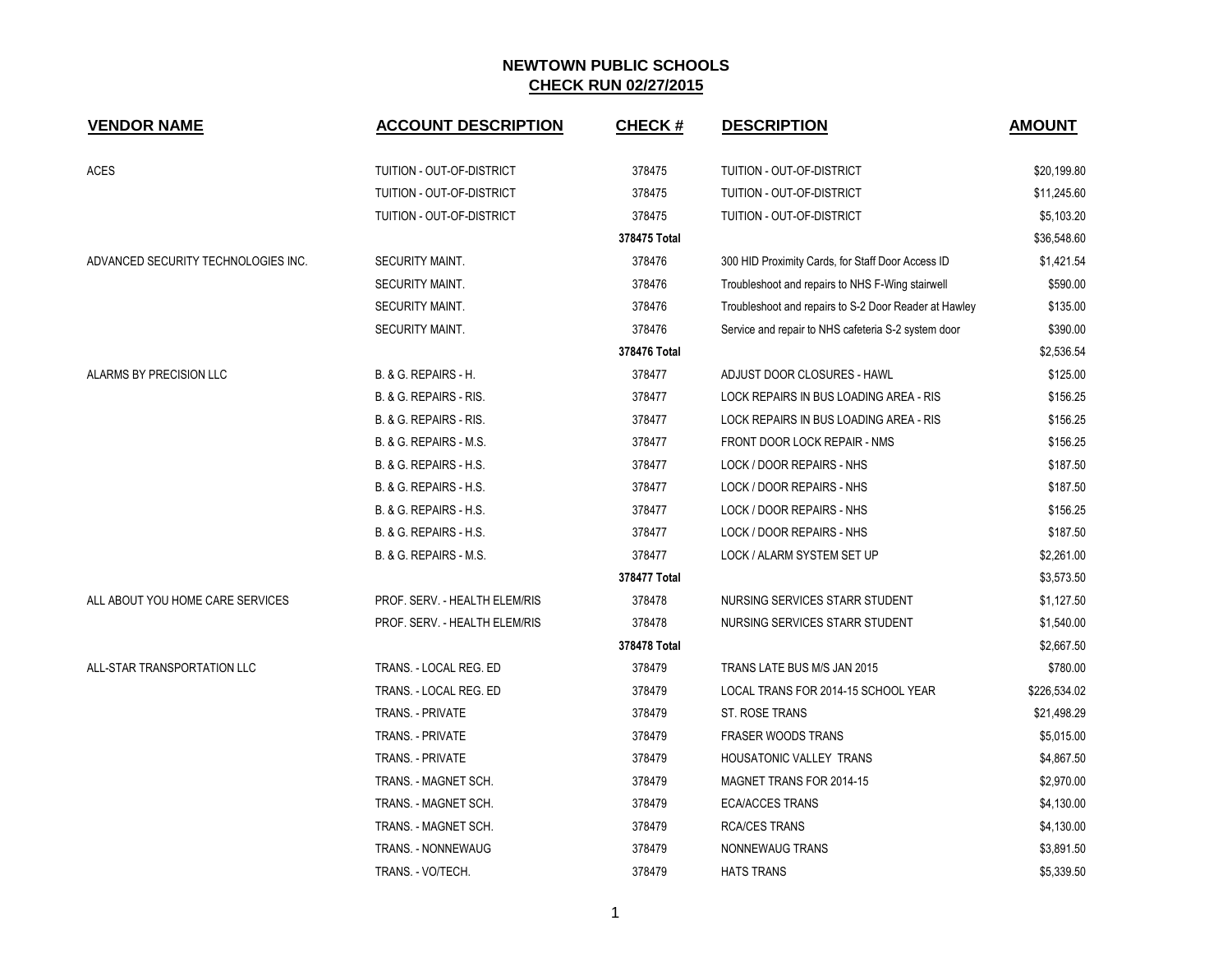| <b>VENDOR NAME</b>               | <b>ACCOUNT DESCRIPTION</b>     | <b>CHECK#</b> | <b>DESCRIPTION</b>                                      | <b>AMOUNT</b> |
|----------------------------------|--------------------------------|---------------|---------------------------------------------------------|---------------|
| ALL-STAR TRANSPORTATION LLC      | TRANS. - LOCAL SPECIAL ED      | 378479        | LOCAL SPED TRANS - W/C BUSES FOR 2014-15                | \$16,195.50   |
|                                  | TRANS. - LOCAL SPECIAL ED      | 378479        | LOCAL SPED TRANS - 6/30 PASS BUSES                      | \$14,900.00   |
|                                  | STUDENT TRAVEL - SPORTS        | 378479        | SPORTS TRANSPORTATION                                   | \$255.00      |
|                                  | STUDENT TRAVEL - SPORTS        | 378479        | SPORTS TRANSPORTATION                                   | \$300.00      |
|                                  | STUDENT TRAVEL - SPORTS        | 378479        | SPORTS TRANSPORTATION                                   | \$1,835.00    |
|                                  | STUDENT TRAVEL - CLASSROOM     | 378479        | TRANSPORTATION MATH TEAM TO WILTON HS                   | \$210.00      |
|                                  | STUDENT TRAVEL - MATH          | 378479        | Transportation to Math team competition.                | \$180.00      |
|                                  |                                | 378479 Total  |                                                         | \$313,031.31  |
| <b>LAURA ALTIERI</b>             | OFF. SUPPLIES - ADMIN.         | 378480        | PROF DEV                                                | \$126.82      |
|                                  | INSTR. SUPPLIES - CLASSROOM    | 378480        | DOLLAR STORE - SUPPLIES                                 | \$43.00       |
|                                  |                                | 378480 Total  |                                                         | \$169.82      |
| ALTUS POWER FUNDS, LLC SERIES II | ELECTRICITY - M.S.             | 378481        | SOLAR POWER JAN 2015 5.344KWH                           | \$454.77      |
|                                  |                                | 378481 Total  |                                                         | \$454.77      |
| AMAZON                           | SUPPLIES - LIBRARY             | 378482        | Amazon book and supplies order *see attached*           | \$21.78       |
|                                  | <b>SUPPLIES - LIBRARY</b>      | 378482        | Amazon Book Order *See attached*                        | \$17.12       |
|                                  | <b>SUPPLIES - LIBRARY</b>      | 378482        | Amazon Book Order *See attached                         | \$85.80       |
|                                  | <b>SUPPLIES - LIBRARY</b>      | 378482        | Amazon Book Order *See attached* no shipping            | \$121.87      |
|                                  | <b>SUPPLIES - LIBRARY</b>      | 378482        | Amazon Book Order *See attached* no shipping            | \$13.13       |
|                                  | SUPPLIES - LIBRARY             | 378482        | Amazon Book Order *See attached* no shipping            | \$16.71       |
|                                  | SUPPLIES - LIBRARY             | 378482        | Amazon Book and DVD order *see attached*                | \$60.33       |
|                                  | <b>SUPPLIES - LIBRARY</b>      | 378482        | Amazon Book and DVD order *see attached*                | \$0.01        |
|                                  | <b>SUPPLIES - LIBRARY</b>      | 378482        | shipping                                                | \$3.99        |
|                                  | SUPPLIES - LIBRARY             | 378482        | Amazon Book and DVD order *see attached*                | \$54.74       |
|                                  | SUPPLIES - LIBRARY             | 378482        | Amazon Book and DVD order *see attached*                | \$191.49      |
|                                  |                                | 378482 Total  |                                                         | \$586.97      |
| AMAZON                           | INSTR. SUPPLIES - COMPUTER ED. | 378483        | Esecure All in 1 USB card reader for all digital memory | \$13.98       |
|                                  | INSTR. SUPPLIES - COMPUTER ED. | 378483        | Shipping                                                | \$6.51        |
|                                  | INSTR. SUPPLIES - COMPUTER ED. | 378483        | Book: Raspberry Pi for Dummies                          | \$16.18       |
|                                  | INSTR. SUPPLIES - COMPUTER ED. | 378483        | Shipping                                                | \$2.59        |
|                                  |                                | 378483 Total  |                                                         | \$39.26       |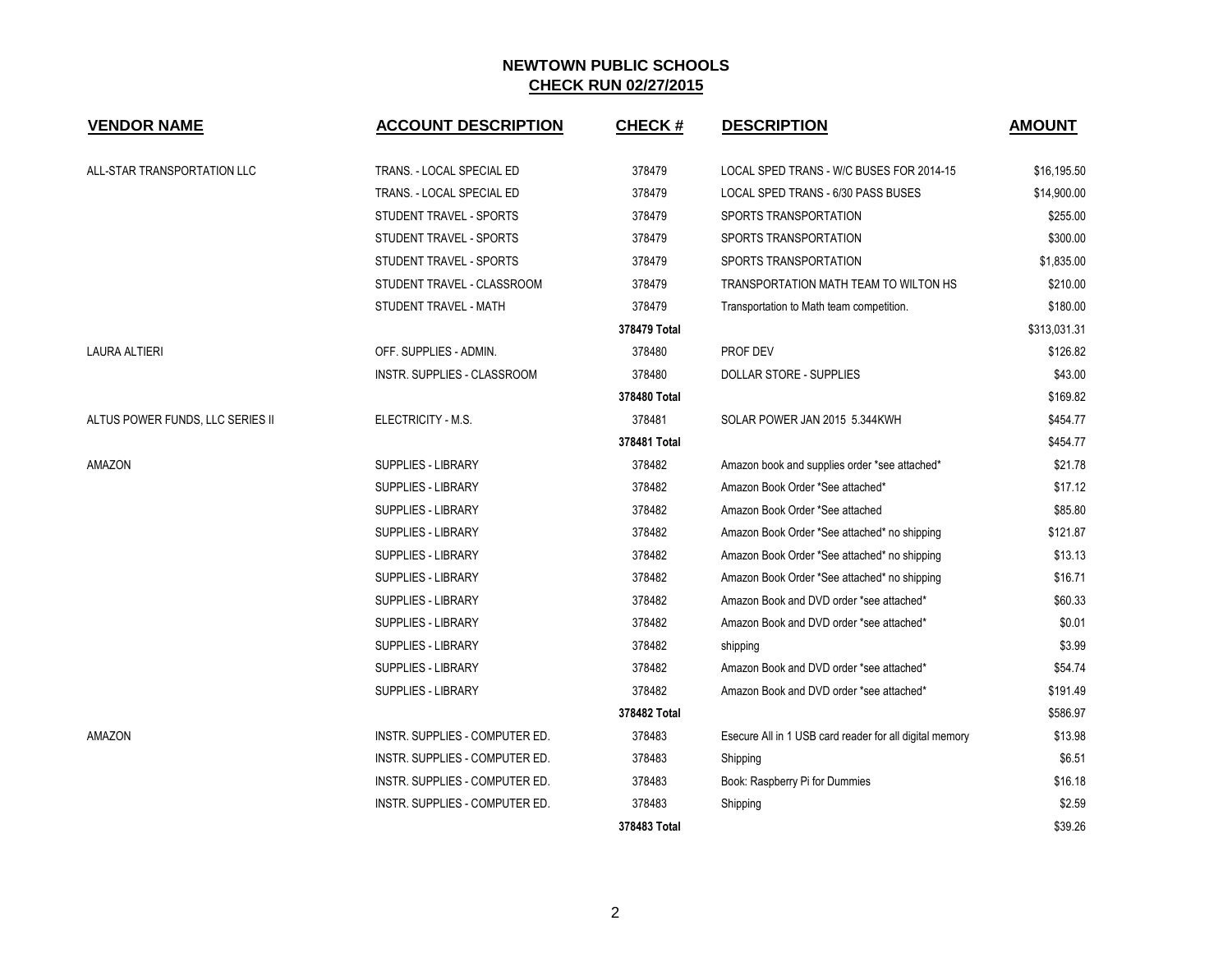| <b>VENDOR NAME</b> | <b>ACCOUNT DESCRIPTION</b>        | <b>CHECK#</b> | <b>DESCRIPTION</b>                               | <b>AMOUNT</b> |
|--------------------|-----------------------------------|---------------|--------------------------------------------------|---------------|
| AMAZON             | OFF. SUPPLIES - ADMIN.            | 378484        | HP 15X Black High Yield Toner                    | \$130.00      |
|                    | INSTR. SUPPLIES - CLASSROOM       | 378484        | Hippocrates Concise Brazilian Portugal           | \$15.69       |
|                    | <b>INSTR. SUPPLIES - ART</b>      | 378484        | Autograph Light Tracer Box                       | \$88.40       |
|                    | <b>INSTR. SUPPLIES - ART</b>      | 378484        | Sharpie fine point markers 75846                 | \$383.04      |
|                    | <b>INSTR. SUPPLIES - ART</b>      | 378484        | Autograph Light Tracer Box                       | \$176.80      |
|                    |                                   | 378484 Total  |                                                  | \$793.93      |
| AMAZON             | OTHER SUPPLIES - STAFF DEVELOP.   | 378485        | Designing a Concept-Based Curriculum 5 copies    | \$161.40      |
|                    | OTHER SUPPLIES - STAFF DEVELOP.   | 378485        | Mindset by Carol Dweck 5 copies                  | \$50.50       |
|                    | OTHER SUPPLIES - STAFF DEVELOP.   | 378485        | National Standards and Grade Level Outcomes      | \$198.96      |
|                    | OTHER SUPPLIES - STAFF DEVELOP.   | 378485        | Concept Based Curriculum for the Thinking        | \$145.25      |
|                    | OTHER SUPPLIES - STAFF DEVELOP.   | 378485        | NSTA Quick Reference Guide to NGSS K-12          | \$109.04      |
|                    | OTHER SUPPLIES - STAFF DEVELOP.   | 378485        | NSTA Quick Reference Guide to NGSS K-12          | \$143.10      |
|                    | OTHER SUPPLIES - STAFF DEVELOP.   | 378485        | NSTA Quick Reference Guide to NGSS K-12          | \$142.40      |
|                    |                                   | 378485 Total  |                                                  | \$950.65      |
| AMAZON             | <b>INSTR. SUPPLIES - GUIDANCE</b> | 378486        | General Remote Control Projector for NEC VT800   | \$27.09       |
|                    | REPAIRS - TECH ED.                | 378486        | CANON EOS REBEL T3I DIGITAL CAMERA               | \$526.99      |
|                    | INSTR. SUPPLIES - TECH ED.        | 378486        | HAMPTON DIRECT BATTERY OPERATED PEN              | \$5.99        |
|                    | INSTR. SUPPLIES - TECH ED.        | 378486        | CRAYOLA 50CT LONG COLORED PENCILS                | \$6.64        |
|                    | INSTR. SUPPLIES - TECH ED.        | 378486        | CANON EOS REBEL T3I CAMERA                       | \$526.99      |
|                    | <b>INSTR. SUPPLIES - MUSIC</b>    | 378486        | MUSIC IN THEORY AND PRACTICE                     | \$316.61      |
|                    | <b>INSTR. SUPPLIES - MUSIC</b>    | 378486        | MUSIC IN THEORY AND PRACTICE                     | \$47.30       |
|                    | INSTR. SUPPLIES - TECH ED.        | 378486        | CASE LOGIC DCB-306-SLR CAMERA HOLSTER            | \$34.32       |
|                    | INSTR. SUPPLIES - TECH ED.        | 378486        | NEWER 5 IN 1 PORTABLE 24X36/60 X90 CM            | \$26.43       |
|                    | INSTR. SUPPLIES - TECH ED.        | 378486        | NEWER 5 IN 1 PORTABLE 24X36/60 X90 CM            | \$54.00       |
|                    | INSTR. SUPPLIES - ENGLISH         | 378486        | DVD 2081 BASED ON KURT VONNEGUT                  | \$14.99       |
|                    | INSTR. SUPPLIES - T.A.P./FLEX     | 378486        | <b>UNBROKEN</b>                                  | \$124.80      |
|                    | INSTR. SUPPLIES - ENGLISH         | 378486        | SAFCO PRODUCTS SCOOT MULTI-PURPOSE               | \$304.67      |
|                    | INSTR. SUPPLIES - ENGLISH         | 378486        | SAFCO PRODUCTS SCOOT MULTI-PURPOSE               | \$304.67      |
|                    | INSTR. SUPPLIES - CLASSROOM       | 378486        | <b>HP CARTRIDGE 5A- DOUBLE PACKS</b>             | \$261.92      |
|                    | INSTR. SUPPLIES - CLASSROOM       | 378486        | HP CARTRIDGE 5A- DOUBLE PACKS                    | \$10.62       |
|                    | <b>INSTR. SUPPLIES - SCIENCE</b>  | 378486        | FOSMON HIGH RESOLUTION MONITOR CABLE             | \$12.95       |
|                    | INSTR. SUPPLIES - TECH ED.        | 378486        | Plugable 12 Outlet Surge Protector with Built-In | \$35.00       |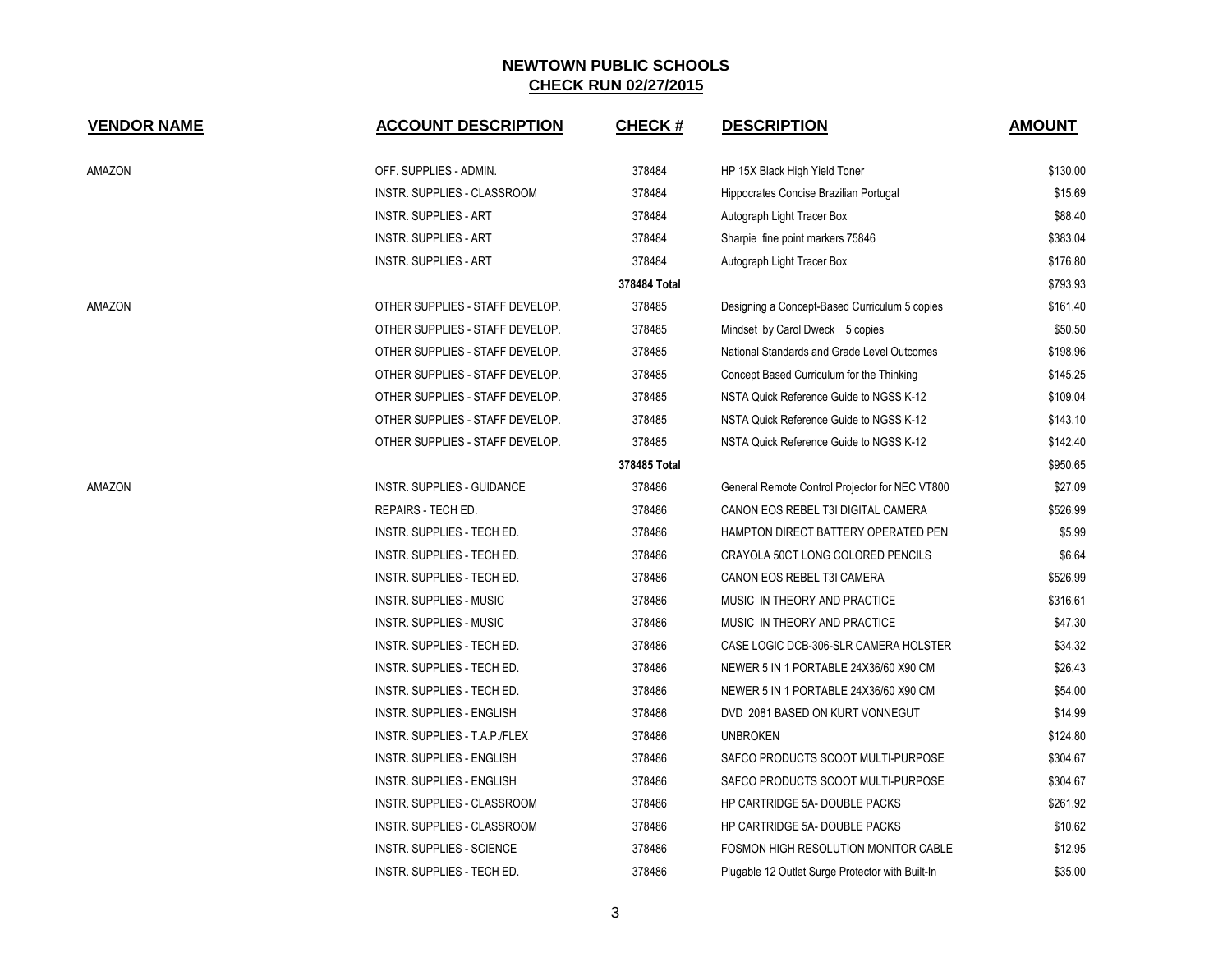| <b>VENDOR NAME</b>                | <b>ACCOUNT DESCRIPTION</b>       | <b>CHECK#</b> | <b>DESCRIPTION</b>                            | <b>AMOUNT</b> |
|-----------------------------------|----------------------------------|---------------|-----------------------------------------------|---------------|
| AMAZON                            | INSTR. SUPPLIES - TECH ED.       | 378486        | Tiffen 58mm UV Protection Filter              | \$14.50       |
|                                   | INSTR. SUPPLIES - TECH ED.       | 378486        | Ravelli ATD Professional Tripod Dolly         | \$77.92       |
|                                   |                                  | 378486 Total  |                                               | \$2,734.40    |
| AMERICAN MATHEMATICS COMPETITIONS | <b>TEXTBOOKS - MATH</b>          | 378487        | 2/3 AMC 10/12 REGISTRATION FEE                | \$36.00       |
|                                   | <b>TEXTBOOKS - MATH</b>          | 378487        | AMC 10 CONTEST BUNDLE B                       | \$240.00      |
|                                   | <b>TEXTBOOKS - MATH</b>          | 378487        | AMC 12 CONTEST BUNDLE B                       | \$240.00      |
|                                   | <b>TEXTBOOKS - MATH</b>          | 378487        | AMC 10 SOLUTION BUNDLE B                      | \$9.00        |
|                                   | <b>TEXTBOOKS - MATH</b>          | 378487        | AMC12 SOLUTION BUNDLE B                       | \$9.00        |
|                                   | <b>TEXTBOOKS - MATH</b>          | 378487        | AMC MATH WRANGLE HANDBOOK                     | \$20.00       |
|                                   | <b>TEXTBOOKS - MATH</b>          | 378487        | <b>EXPEDITED SHIPPING</b>                     | \$32.00       |
|                                   | <b>TEXTBOOKS - MATH</b>          | 378487        | 2 CD - AHSME 1 & 2 (1950-1974, 1975-1999)     | \$40.00       |
|                                   | <b>TEXTBOOKS - MATH</b>          | 378487        | CD-AIME (1983-2008) USAMO (1972-2008)         | \$20.00       |
|                                   |                                  | 378487 Total  |                                               | \$646.00      |
| AMERICAN RED CROSS                | STAFF TRAIN. - HEALTH ADMIN.     | 378488        | CPR/FIRST AID TRAINING 2014/15                | \$19.00       |
|                                   |                                  | 378488 Total  |                                               | \$19.00       |
| MARGARET ANNETT                   | STAFF TRAIN. - ELEM.             | 378489        | SCHOOL HEALTH CONFERENCE                      | \$135.00      |
|                                   |                                  | 378489 Total  |                                               | \$135.00      |
| <b>ANTHEM LIFE</b>                | P/R - VOLUNTARY LIFE INS.        | 378490        | LIFE INS FEB 2015                             | \$2,226.12    |
|                                   | P/R - VOLUNTARY LTD INS.         | 378490        | LTD INS FEB 2015                              | \$4,755.71    |
|                                   |                                  | 378490 Total  |                                               | \$6,981.83    |
| <b>APPERSON</b>                   | <b>INSTR. SUPPLIES - SCIENCE</b> | 378491        | FORM 26550 (200 QUESTIONS)                    | \$204.00      |
|                                   | INSTR. SUPPLIES - SCIENCE        | 378491        | FORM 27120 (100 QUESTIONS)                    | \$204.00      |
|                                   | <b>INSTR. SUPPLIES - SCIENCE</b> | 378491        | FORM 28190 (15 QUESTIONS)                     | \$112.00      |
|                                   | <b>INSTR. SUPPLIES - SCIENCE</b> | 378491        | <b>SHIPPING</b>                               | \$65.38       |
|                                   |                                  | 378491 Total  |                                               | \$585.38      |
| APPLE INC.                        | INSTR. SUPPLIES - COMPUTER ED.   | 378492        | iPad Air Wi-Fi 16GB- Space Grey - MD785LL/B   | \$1,137.00    |
|                                   | INSTR. SUPPLIES - COMPUTER ED.   | 378492        | 3-year AppleCare+ for iPad - S5193LL/A        | \$297.00      |
|                                   | INSTR. SUPPLIES - COMPUTER ED.   | 378492        | STM dux Case for iPad Air - Black - HFBY2ZM/B | \$149.85      |
|                                   |                                  | 378492 Total  |                                               | \$1,583.85    |
| AQUARION WATER COMPANY OF CT      | WATER - H.                       | 378493        | WATER 200332183 23 THOU GAL                   | \$286.80      |
|                                   | WATER - M.G.                     | 378493        | WATER 200331002 46 THOU GAL                   | \$410.49      |
|                                   | WATER - M.S.                     | 378493        | WATER 200330637 70 THOU GAL                   | \$539.57      |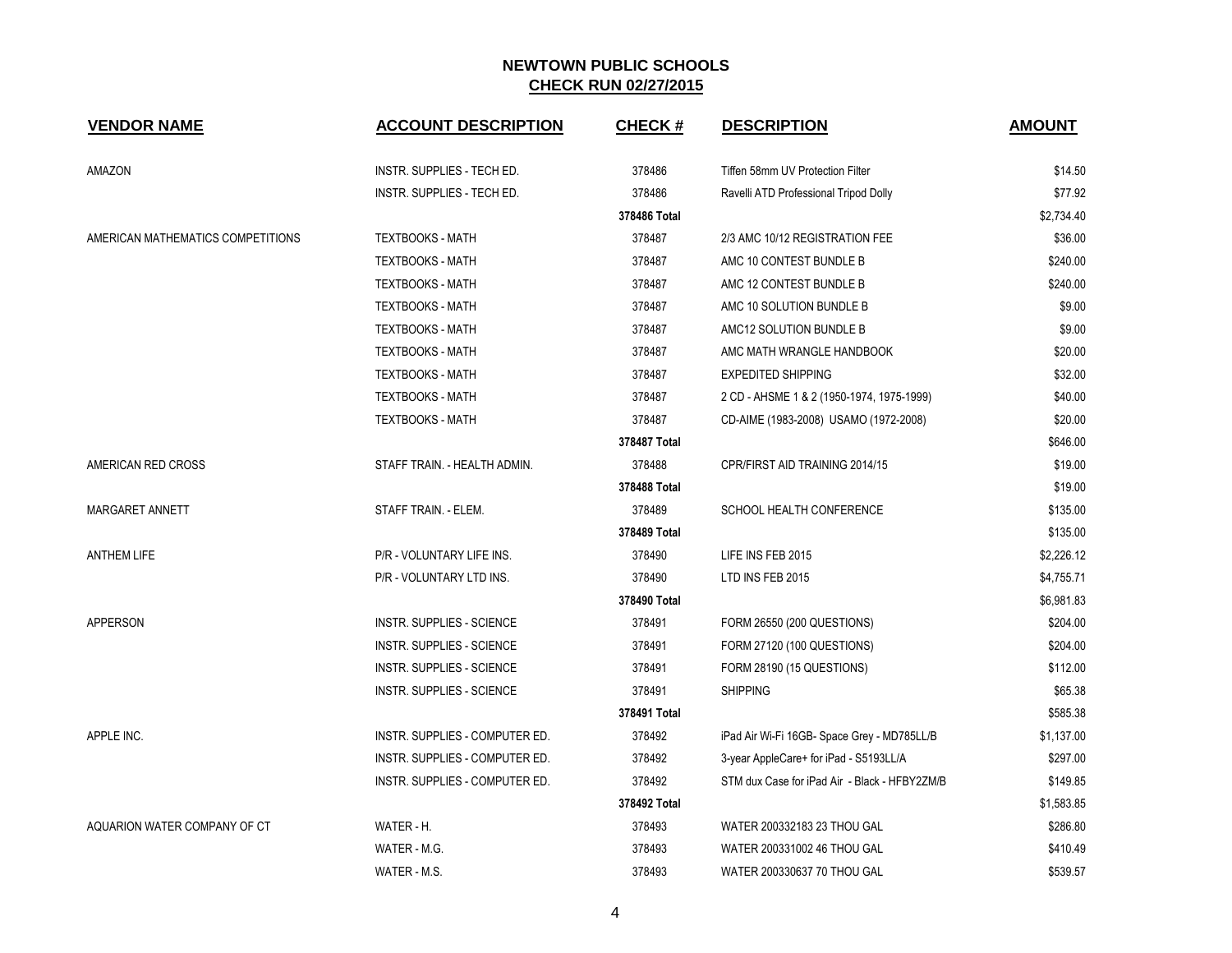| <b>VENDOR NAME</b>                   | <b>ACCOUNT DESCRIPTION</b>      | <b>CHECK#</b> | <b>DESCRIPTION</b>                           | <b>AMOUNT</b> |
|--------------------------------------|---------------------------------|---------------|----------------------------------------------|---------------|
| AQUARION WATER COMPANY OF CT         | WATER - H.S.                    | 378493        | WATER 200328870 206 THOU GAL                 | \$1.307.24    |
|                                      | WATER - H.S.                    | 378493        | WATER 200328345 IRRIGATION                   | \$199.34      |
|                                      | WATER - H.S.                    | 378493        | WATER 200331205 HOT DOG STAND                | \$32.21       |
|                                      |                                 | 378493 Total  |                                              | \$2,775.65    |
| ARC-O-ROOTER LLC                     | <b>EMERGENCY REPAIRS - M.S.</b> | 378494        | SNAKE FLOOR DRAIN IN KITCHEN - NMS           | \$135.00      |
|                                      |                                 | 378494 Total  |                                              | \$135.00      |
| AUTO HOME COMMERCIAL                 | B. & G. REPAIRS - H.            | 378495        | REPLACE CLOCKS - HAWL                        | \$580.12      |
|                                      | B. & G. REPAIRS - H.S.          | 378495        | REPLACE CLOCKS - NHS                         | \$870.18      |
|                                      |                                 | 378495 Total  |                                              | \$1,450.30    |
| <b>B &amp; G PIPING COMPANY INC.</b> | <b>EMERGENCY REPAIRS - M.S.</b> | 378496        | PLUMBING REPAIRS - NMS HEALTH CLINIC         | \$5,725.00    |
|                                      | B. & G. IMPROVE - M.S.          | 378496        | 2ND FLOOR BATHROOM REPAIRS - NMS             | \$2,120.00    |
|                                      |                                 | 378496 Total  |                                              | \$7,845.00    |
| <b>BAGEL DELIGHT</b>                 | OFF. SUPPLIES - SUPER.          | 378497        | BAGELS 02/16/15                              | \$54.95       |
|                                      | OFF. SUPPLIES - SUPER.          | 378497        | BAGELS 02/20/2015                            | \$64.95       |
|                                      |                                 | 378497 Total  |                                              | \$119.90      |
| <b>BARD COLLEGE</b>                  | STAFF TRAIN. - CLASSROOM        | 378498        | <b>REGISTRATION AND COST OF SEMINAR</b>      | \$500.00      |
|                                      |                                 | 378498 Total  |                                              | \$500.00      |
| BENCHMARK EDUCATION COMPANY          | <b>TEXTBOOKS - CLASSROOM</b>    | 378499        | First Grade Mentor, Text Unit 1 & 4          | \$39.00       |
|                                      | <b>TEXTBOOKS - CLASSROOM</b>    | 378499        | Gingerbread Man - big book, Order #WW-Y02192 | \$39.00       |
|                                      | TEXTBOOKS - CLASSROOM           | 378499        | Shipping and Handling charges                | \$7.80        |
|                                      |                                 | 378499 Total  |                                              | \$85.80       |
| <b>BENDER PLUMBING SUPPLIES</b>      | B. & G. REPAIRS - H.S.          | 378500        | F WING PLUMBING REPAIR PARTS - NHS           | \$213.87      |
|                                      |                                 | 378500 Total  |                                              | \$213.87      |
| <b>BENHAVEN</b>                      | PROF. SERV. - SP/HEAR.          | 378501        | 1/26 TEAM MEETING & OBSERVATION              | \$507.50      |
|                                      |                                 | 378501 Total  |                                              | \$507.50      |
| <b>BER</b>                           | STAFF TRAIN. - STAFF DEVELOP.   | 378502        | Use Guided Math to Meet and Exceed Workshop  | \$235.00      |
|                                      |                                 | 378502 Total  |                                              | \$235.00      |
| BERCHEM, MOSES & DEVLIN, P.C.        | PROF. SERV. - SP. ED. LEGAL     | 378503        | SPEC ED SERV JAN 2015                        | \$12,830.70   |
|                                      | PROF. SERV. - SUPER.            | 378503        | GEN ED SERV JAN 2015                         | \$7,944.25    |
|                                      |                                 | 378503 Total  |                                              | \$20,774.95   |
| <b>JUDY BLANCHARD</b>                | STAFF TRAVEL - STAFF DEVELOP.   | 378504        | TRAVEL SEPT - DEC 2014                       | \$214.08      |
|                                      |                                 | 378504 Total  |                                              | \$214.08      |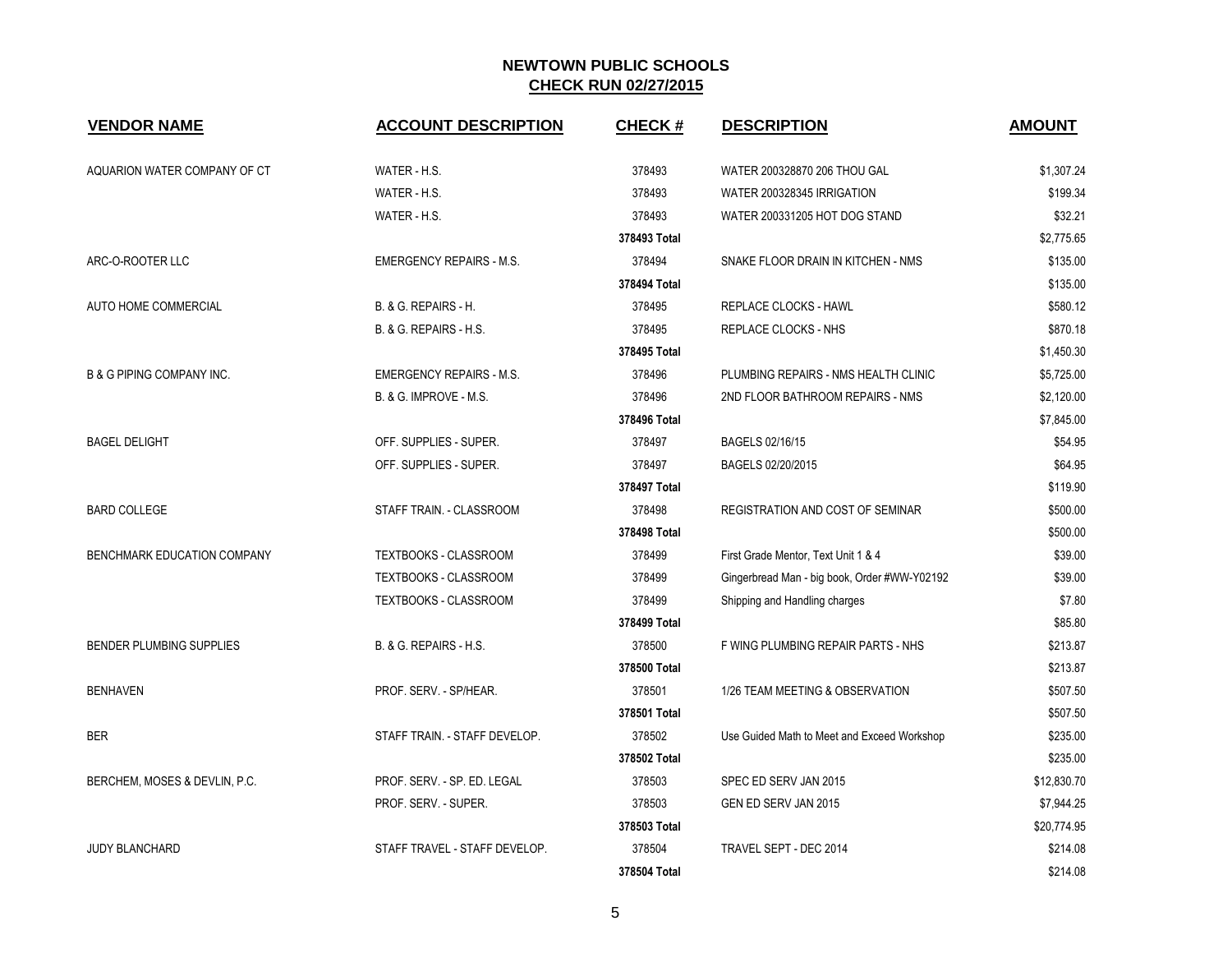| <b>VENDOR NAME</b>                 | <b>ACCOUNT DESCRIPTION</b>        | <b>CHECK#</b> | <b>DESCRIPTION</b>                                   | <b>AMOUNT</b> |
|------------------------------------|-----------------------------------|---------------|------------------------------------------------------|---------------|
| BLOOMBOARD INC.                    | CONTRACTED SERV. - STAFF DEVELOP. | 378505        | BloomBoard Training IN-0009                          | \$1,500.00    |
|                                    |                                   | 378505 Total  |                                                      | \$1,500.00    |
| THE BOOKSOURCE                     | <b>TEXTBOOKS - CLASSROOM</b>      | 378506        | Mentor Text for Kindergarten and Grade 1,            | \$379.49      |
|                                    | TEXTBOOKS - CLASSROOM             | 378506        | Textbooks K-4 Hawley                                 | \$83.06       |
|                                    |                                   | 378506 Total  |                                                      | \$462.55      |
| <b>GINA BRADBURY P.T.</b>          | STAFF TRAVEL - PUPIL SERV.        | 378507        | TRAVEL JAN 2015                                      | \$112.64      |
|                                    |                                   | 378507 Total  |                                                      | \$112.64      |
| CONNIE A K. BRESCIA RN             | MEMBERSHIPS - ELEM.               | 378508        | LICENSE RENEWAL FEE                                  | \$100.00      |
|                                    |                                   | 378508 Total  |                                                      | \$100.00      |
| ANGELA AND ROBERT BROWN            | TUITION - OUT-OF-DISTRICT         | 378509        | TUITION - OUT-OF-DISTRICT                            | \$30,000.00   |
|                                    |                                   | 378509 Total  |                                                      | \$30,000.00   |
| BUREAU OF EDUCAT & RESEARCH INC.,. | STAFF TRAIN. - COMPUTER ED.       | 378510        | Making Best Use of Mobil Devices and Cutting-Edge    | \$235.00      |
|                                    |                                   | 378510 Total  |                                                      | \$235.00      |
| <b>CAPSEF</b>                      | STAFF TRAIN. - PUPIL SERV.        | 378511        | <b>REGISTRATION</b>                                  | \$145.00      |
|                                    |                                   | 378511 Total  |                                                      | \$145.00      |
| CED                                | <b>B&amp;G SUPPLIES - MAINT.</b>  | 378512        | BULBS / BALLASTS - ALL SCHOOLS                       | \$22.40       |
|                                    | <b>B&amp;G SUPPLIES - MAINT.</b>  | 378512        | BULBS / BALLASTS - ALL SCHOOLS                       | \$6,785.00    |
|                                    | <b>B&amp;G SUPPLIES - MAINT.</b>  | 378512        | BULBS / BALLASTS - ALL SCHOOLS                       | \$100.00      |
|                                    |                                   | 378512 Total  |                                                      | \$6,907.40    |
| <b>CENGAGE LEARNING</b>            | TEXTBOOKS - CLASSROOM             | 378513        | First Grade Mentor Text for Reading/Writing Workshop | \$40.50       |
|                                    | <b>TEXTBOOKS - CLASSROOM</b>      | 378513        | I Am Busy, 6 pack, Order # 97814263557756            | \$40.50       |
|                                    | TEXTBOOKS - CLASSROOM             | 378513        | Shipping and Handling charges                        | \$5.14        |
|                                    |                                   | 378513 Total  |                                                      | \$86.14       |
| <b>CES</b>                         | TUITION - OUT-OF-DISTRICT         | 378514        | SECONDARY LEVEL 180 DAYS CE, RS                      | \$70,380.00   |
|                                    | TUITION - OUT-OF-DISTRICT         | 378514        | PRIMARY LEVEL 180 DAYS AR, RW                        | \$63,149.00   |
|                                    |                                   | 378514 Total  |                                                      | \$133,529.00  |
| CHAINSAWS UNLIMITED, INC.          | <b>B&amp;G SUPPLIES - MAINT.</b>  | 378515        | SNOW BLOWER - MAINT SUPPLIES                         | \$3,299.00    |
|                                    | <b>REPAIRS - MAINT.</b>           | 378515        | SNOW BLOWER REPAIR PARTS - MAINT REPAIRS             | \$123.20      |
|                                    | <b>REPAIRS - MAINT.</b>           | 378515        | SNOW BLOWER REPAIR PARTS - MAINT REPAIRS             | \$80.20       |
|                                    |                                   | 378515 Total  |                                                      | \$3,502.40    |
| THE CHILDREN'S CENTER              | TUITION - OUT-OF-DISTRICT         | 378516        | <b>TUITION - OUT-OF-DISTRICT</b>                     | \$353.36      |
|                                    |                                   | 378516 Total  |                                                      | \$353.36      |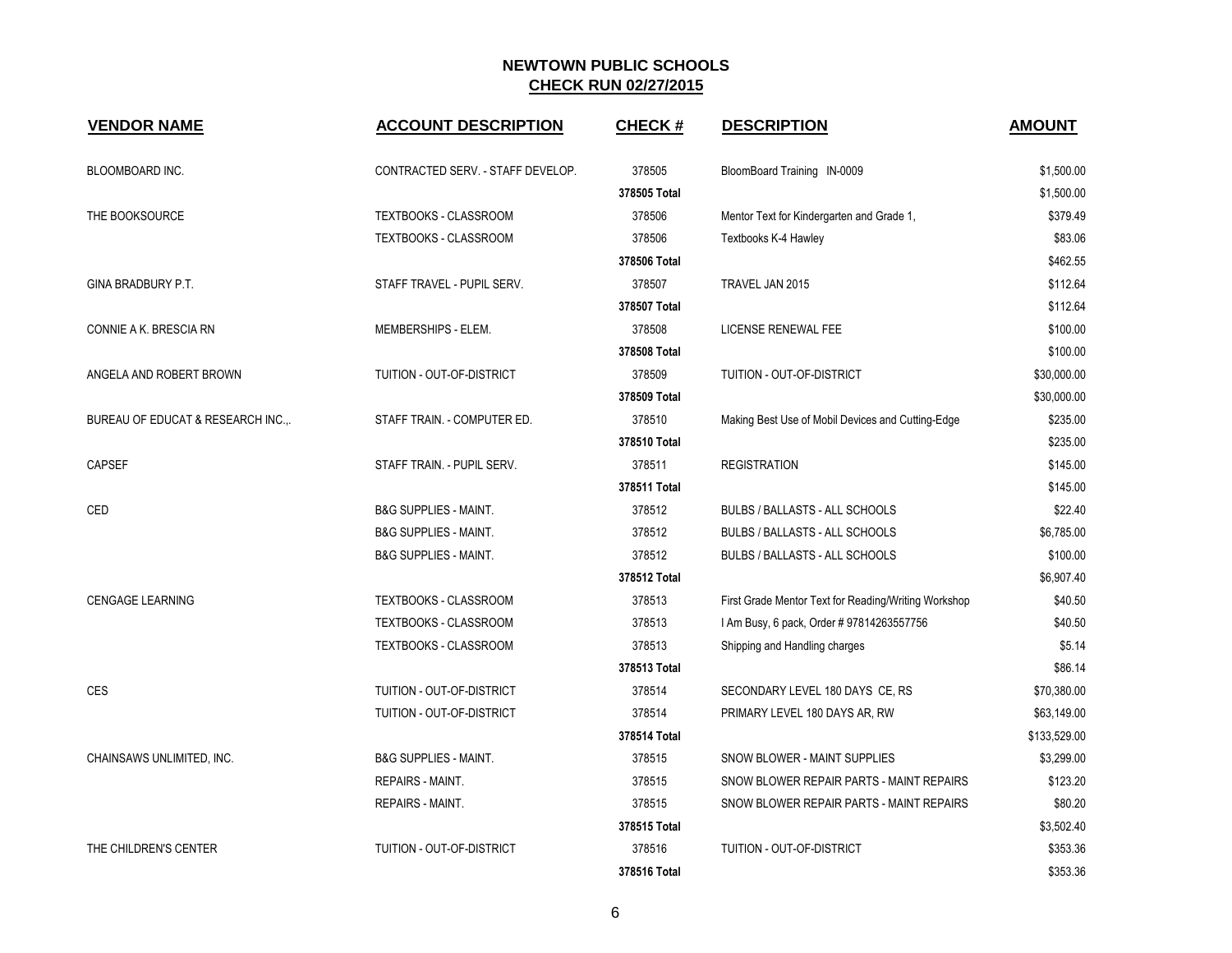| <b>VENDOR NAME</b>                   | <b>ACCOUNT DESCRIPTION</b>          | <b>CHECK#</b> | <b>DESCRIPTION</b>                                    | <b>AMOUNT</b> |
|--------------------------------------|-------------------------------------|---------------|-------------------------------------------------------|---------------|
| ANGELA CHONISKI                      | <b>INSTR. SUPPLIES - ART</b>        | 378517        | <b>ART SUPPLIES</b>                                   | \$39.65       |
|                                      |                                     | 378517 Total  |                                                       | \$39.65       |
| CONN CUSTOM AQUATICS LLC             | <b>EMERGENCY REPAIRS - H.S.</b>     | 378518        | ULTRAMAX AUTO POOL CLEANER                            | \$5,816.00    |
|                                      |                                     | 378518 Total  |                                                       | \$5,816.00    |
| CONNECTICUT BUSINESS SYSTEMS         | REPAIRS - INFO. TECH.               | 378519        | Epson 570ST to replace Unifi55                        | \$999.00      |
|                                      | REPAIRS - INFO. TECH.               | 378519        | Installation of new projector and removal of Unifi 55 | \$580.00      |
|                                      | <b>SUPPLIES - LIBRARY</b>           | 378519        | Epson 470 lamp for Smart Board Room 5                 | \$79.00       |
|                                      | <b>SUPPLIES - LIBRARY</b>           | 378519        | Shipping                                              | \$5.00        |
|                                      |                                     | 378519 Total  |                                                       | \$1,663.00    |
| TIFFANY COTRONEO                     | STAFF TRAVEL - CLASSROOM            | 378520        | <b>TRAVEL TECH SEMINAR</b>                            | \$36.97       |
|                                      |                                     | 378520 Total  |                                                       | \$36.97       |
| CPI (CRISIS PREVENTION INTERVENTION) | STAFF TRAIN. - PUPIL SERV.          | 378521        | RENEWAL FOR CPI RECERTIFICATION                       | \$150.00      |
|                                      |                                     | 378521 Total  |                                                       | \$150.00      |
| <b>CREATIVE MUSIC &amp; ARTS LLC</b> | INSTR. SUPPLIES - CLASSROOM         | 378522        | DNA - Vince Gassi - Highland Etling                   | \$40.50       |
|                                      | INSTR. SUPPLIES - CLASSROOM         | 378522        | Vivaldi s Autumn Seasonings                           | \$46.80       |
|                                      | INSTR. SUPPLIES - CLASSROOM         | 378522        | Aftershock Larry Clark                                | \$40.50       |
|                                      |                                     | 378522 Total  |                                                       | \$127.80      |
| <b>CREC</b>                          | REPAIRS - SP/HEAR.                  | 378523        | REPAIRS - SP/HEAR.                                    | \$600.00      |
|                                      |                                     | 378523 Total  |                                                       | \$600.00      |
| DEMCO INC.                           | <b>REPAIRS - LIBRARY</b>            | 378524        | zz12201160 Laminate 10 x 400                          | \$90.73       |
|                                      | <b>REPAIRS - LIBRARY</b>            | 378524        | zz12201170 Laminate 12 x 400                          | \$113.12      |
|                                      | <b>REPAIRS - LIBRARY</b>            | 378524        | zz12201180 Laminate 14 x 400                          | \$132.80      |
|                                      | <b>REPAIRS - LIBRARY</b>            | 378524        | WS12192120 Tape 1inWx72 3in core                      | \$16.89       |
|                                      | <b>SUPPLIES - LIBRARY</b>           | 378524        | See attached. Prices reflect CLC Bid # C 20081        | \$392.24      |
|                                      | <b>SUPPLIES - LIBRARY</b>           | 378524        | WI14200290 Kapco Easy Cover II 8 1/2 x 5 3/4          | \$52.32       |
|                                      |                                     | 378524 Total  |                                                       | \$798.10      |
| DRYWALL ASSOCIATES INC.              | B. & G. REPAIRS - M.S.              | 378525        | ACOUSTICAL CEILING TILE - NMS HEALTH CLINIC           | \$3,200.00    |
|                                      | <b>B&amp;G SUPPLIES - MAINT.</b>    | 378525        | ACOUSTICAL TILE - MAINT SUPPLIES                      | \$448.80      |
|                                      |                                     | 378525 Total  |                                                       | \$3,648.80    |
| DUMOUCHEL PAPER CO.                  | <b>B&amp;G SUPPLIES - CUSTODIAL</b> | 378526        | ICE MELT, LYSOL / TRASH LINERS                        | \$75.00       |
|                                      | <b>B&amp;G SUPPLIES - CUSTODIAL</b> | 378526        | ICE MELT, LYSOL / TRASH LINERS                        | \$2,441.28    |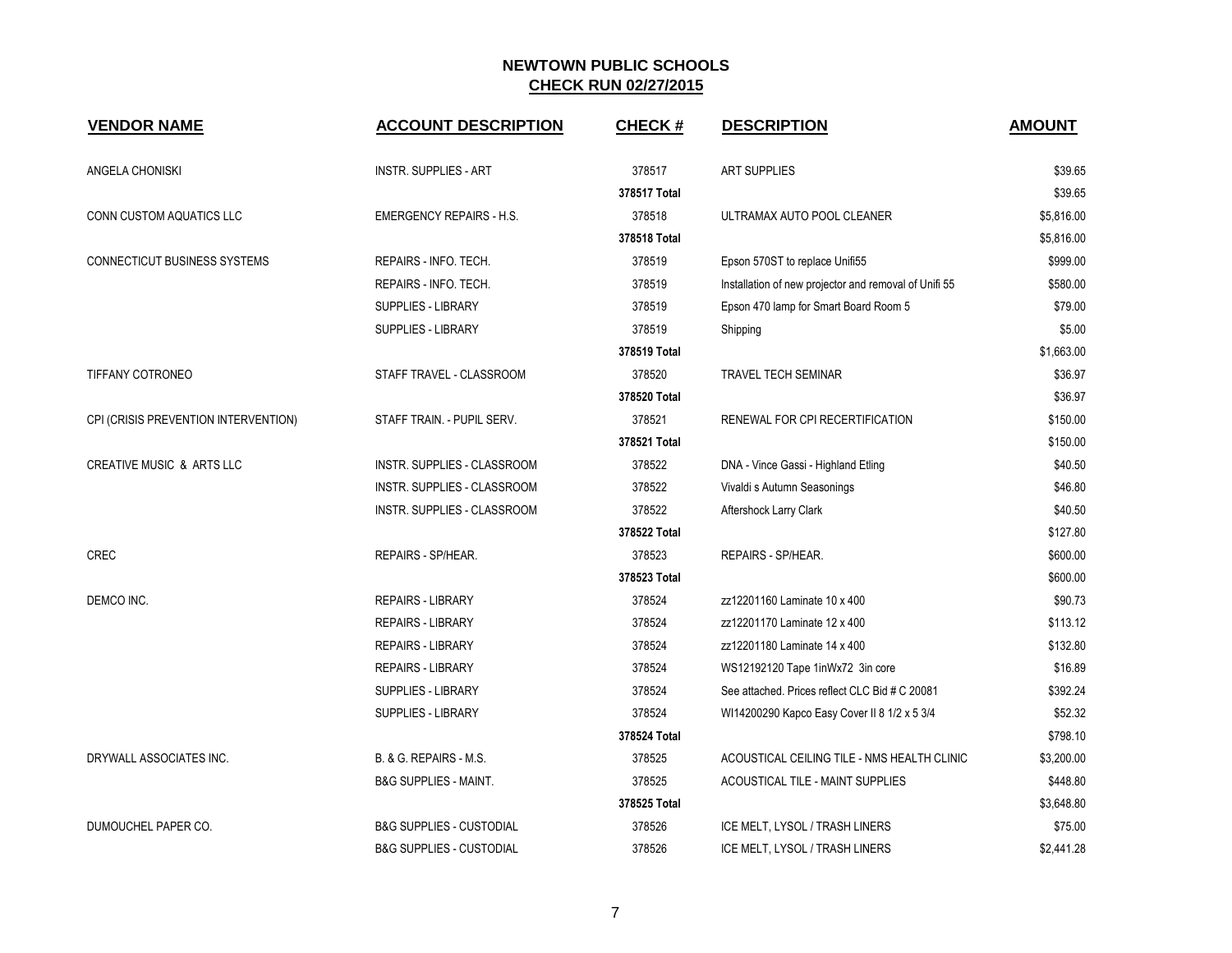| <b>VENDOR NAME</b>               | <b>ACCOUNT DESCRIPTION</b>          | <b>CHECK#</b> | <b>DESCRIPTION</b>                   | <b>AMOUNT</b> |
|----------------------------------|-------------------------------------|---------------|--------------------------------------|---------------|
| DUMOUCHEL PAPER CO.              | <b>B&amp;G SUPPLIES - CUSTODIAL</b> | 378526        | ICE MELT, LYSOL / TRASH LINERS       | \$885.00      |
|                                  |                                     | 378526 Total  |                                      | \$3,401.28    |
| EAST RIVER ENERGY INC.           | FUEL OIL - GEN.                     | 378527        | FUEL 5037H 363.7 GAL                 | \$1,125.61    |
|                                  | FUEL OIL - GEN.                     | 378527        | FUEL 5037H 428.0 GAL                 | \$1,324.62    |
|                                  | FUEL OIL - H.                       | 378527        | FUEL 5037H 1551.5 GAL                | \$4,801.74    |
|                                  | FUEL OIL - S.H.                     | 378527        | FUEL 17827D 7200.3 GAL               | \$22,284.21   |
|                                  | FUEL OIL - M.G.                     | 378527        | FUEL 5037H 4000.0 GAL                | \$12,379.60   |
|                                  | FUEL OIL - HOM.                     | 378527        | FUEL 5037H 3200.1 GAL                | \$9,903.99    |
|                                  | FUEL OIL - M.S.                     | 378527        | FUEL 5037H 7198.0 GAL                | \$22,277.10   |
|                                  |                                     | 378527 Total  |                                      | \$74,096.87   |
| EDUCATION CONNECTION             | TRANS. - OUT-OF-DISTRICT            | 378528        | TRANSP. AIDES & ACES                 | \$1,122.00    |
|                                  |                                     | 378528 Total  |                                      | \$1,122.00    |
| <b>EVERSOURCE</b>                | ELECTRICITY - RIS.                  | 378529        | ELEC 51984466011 LOAN                | \$378.92      |
|                                  |                                     | 378529 Total  |                                      | \$378.92      |
| <b>EXCEL TUTORING LLC</b>        | <b>TUTORS - HOMEBOUND</b>           | 378530        | <b>TUTORS - HOMEBOUND</b>            | \$905.00      |
|                                  | <b>TUTORS - HOMEBOUND</b>           | 378530        | <b>TUTORS - HOMEBOUND</b>            | \$4,810.00    |
|                                  |                                     | 378530 Total  |                                      | \$5,715.00    |
| F & M ELECTRICAL SUPPLY CO, INC. | B. & G. REPAIRS - M.G.              | 378531        | <b>WALL LIGHTS - MG</b>              | \$337.50      |
|                                  | B. & G. REPAIRS - M.G.              | 378531        | <b>WALL LIGHTS - MG</b>              | \$90.46       |
|                                  | B. & G. REPAIRS - H.S.              | 378531        | <b>LIGHTING REPAIRS - NHS</b>        | \$1,050.32    |
|                                  | B. & G. REPAIRS - H.S.              | 378531        | <b>LIGHTING REPAIRS - NHS</b>        | \$559.25      |
|                                  | <b>EMERGENCY REPAIRS - GEN.</b>     | 378531        | MAINT SHOP WIRING - MAINT SHOP       | \$290.79      |
|                                  |                                     | 378531 Total  |                                      | \$2,328.32    |
| <b>FLAGHOUSE</b>                 | INSTR. SUPPLIES - P.E.              | 378532        | Fisherman's Tangle - 11546           | \$179.96      |
|                                  | INSTR. SUPPLIES - P.E.              | 378532        | The Meuse - 18323                    | \$149.95      |
|                                  | INSTR. SUPPLIES - P.E.              | 378532        | Shipping                             | \$21.42       |
|                                  | INSTR. SUPPLIES - P.E.              | 378532        | PA Geo-Crossing                      | \$132.00      |
|                                  | INSTR. SUPPLIES - P.E.              | 378532        | Shipping                             | \$8.58        |
|                                  |                                     | 378532 Total  |                                      | \$491.91      |
| FOLLETT SCHOOL SOLUTIONS INC.    | <b>TEXTBOOKS - ENGLISH</b>          | 378533        | FLR 1993 TRAGEDY OF OTHELLO THE MOOR | \$607.80      |
|                                  |                                     | 378533 Total  |                                      | \$607.80      |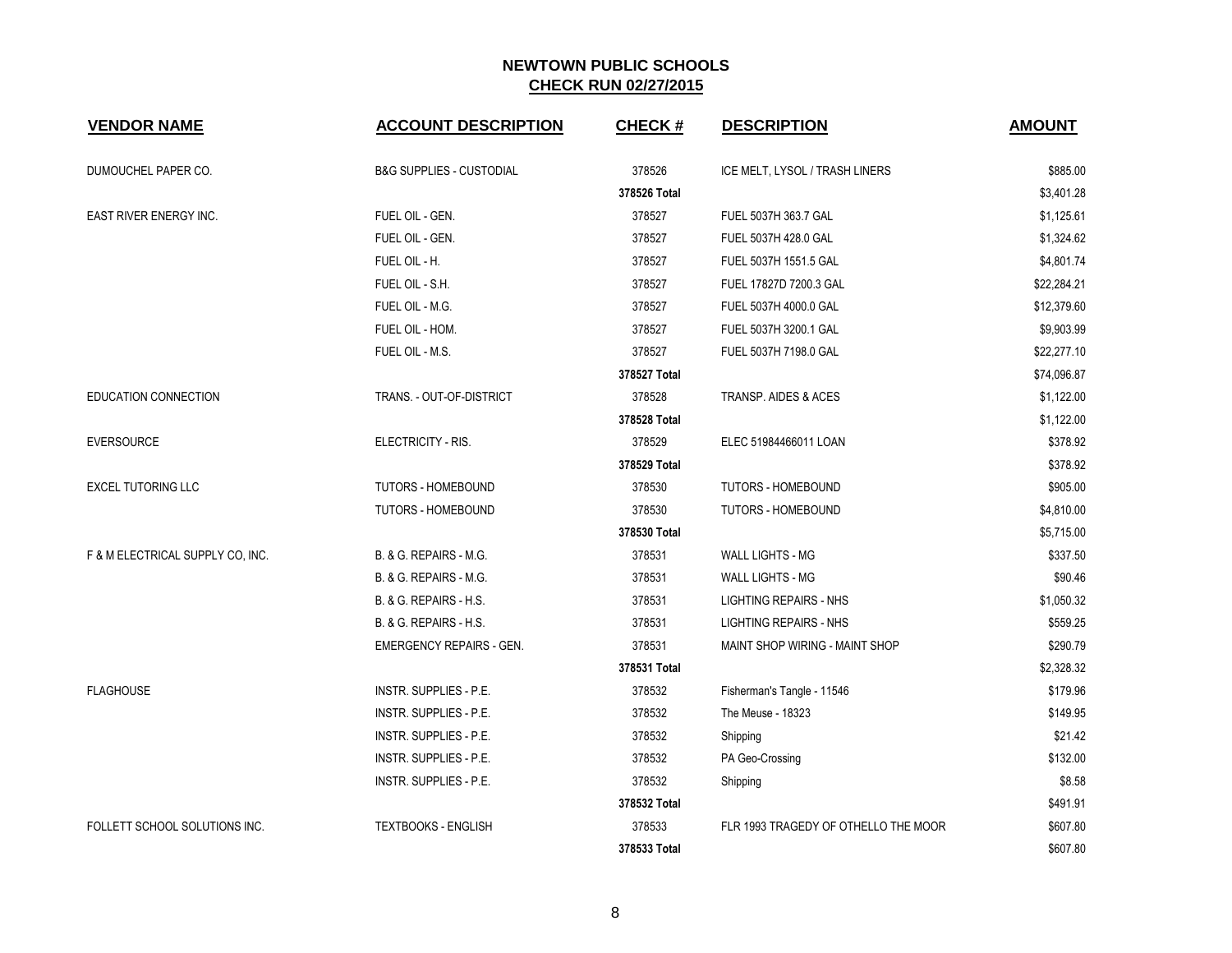| <b>VENDOR NAME</b>             | <b>ACCOUNT DESCRIPTION</b>          | <b>CHECK#</b> | <b>DESCRIPTION</b>                                     | <b>AMOUNT</b> |
|--------------------------------|-------------------------------------|---------------|--------------------------------------------------------|---------------|
| FOLLETT SCHOOL SOLUTIONS INC.  | <b>SUPPLIES - LIBRARY</b>           | 378534        | Books and processing not to exceed \$780.              | \$282.45      |
|                                | <b>SUPPLIES - LIBRARY</b>           | 378534        | Books and processing not to exceed \$780.              | \$150.35      |
|                                |                                     | 378534 Total  |                                                        | \$432.80      |
| FOLLETT SCHOOL SOLUTIONS, INC. | <b>CONTRACTED SERV. - LIBRARY</b>   | 378535        | Follett Library Catalog Lexile Reading Program Service | \$199.00      |
|                                |                                     | 378535 Total  |                                                        | \$199.00      |
| FORESTRY SUPPLIES INC.         | <b>INSTR. SUPPLIES - SCIENCE</b>    | 378536        | <b>INSTR. SUPPLIES - SCIENCE</b>                       | \$358.00      |
|                                |                                     | 378536 Total  |                                                        | \$358.00      |
| <b>FOUR WINDS HOSPITAL</b>     | TUITION - OUT-OF-DISTRICT REG. ED.  | 378537        | TUITION - OUT-OF-DISTRICT REG. ED.                     | \$1,350.00    |
|                                |                                     | 378537 Total  |                                                        | \$1,350.00    |
| <b>FRONTIER</b>                | <b>TELEPHONE &amp; CABLE</b>        | 378538        | <b>SERVICES 2014/15</b>                                | \$103.90      |
|                                |                                     | 378538 Total  |                                                        | \$103.90      |
| <b>GLOBAL MECHANICAL LLC</b>   | B. & G. IMPROVE - H.S.              | 378539        | DUCT CLEANING - NHS (FINAL BILLING)                    | \$14,879.89   |
|                                |                                     | 378539 Total  |                                                        | \$14,879.89   |
| GOVCONNECTION, INC.            | INSTR. SUPPLIES - READING           | 378540        | HP TONER CARTRIDGE- TWO PACK                           | \$381.00      |
|                                |                                     | 378540 Total  |                                                        | \$381.00      |
| <b>GRAINGER</b>                | <b>B&amp;G SUPPLIES - MAINT.</b>    | 378541        | HAMMER DRILL, TUBING, THERMO ACTUATOR                  | \$186.32      |
|                                | <b>B&amp;G SUPPLIES - MAINT.</b>    | 378541        | HAMMER DRILL, TUBING, THERMO ACTUATOR                  | \$20.92       |
|                                | <b>B&amp;G SUPPLIES - MAINT.</b>    | 378541        | HAMMER DRILL, TUBING, THERMO ACTUATOR                  | \$124.37      |
|                                | <b>B&amp;G SUPPLIES - MAINT.</b>    | 378541        | HAMMER DRILL, TUBING, THERMO ACTUATOR                  | \$101.63      |
|                                | <b>B&amp;G SUPPLIES - MAINT.</b>    | 378541        | HAMMER DRILL, TUBING, THERMO ACTUATOR                  | \$12.54       |
|                                | <b>B&amp;G SUPPLIES - MAINT.</b>    | 378541        | HAMMER DRILL, TUBING, THERMO ACTUATOR                  | \$244.88      |
|                                | <b>B&amp;G SUPPLIES - MAINT.</b>    | 378541        | HAMMER DRILL, TUBING, THERMO ACTUATOR                  | \$116.48      |
|                                | <b>B&amp;G SUPPLIES - MAINT.</b>    | 378541        | HAMMER DRILL, TUBING, THERMO ACTUATOR                  | \$82.24       |
|                                | <b>B&amp;G SUPPLIES - MAINT.</b>    | 378541        | HAMMER DRILL, TUBING, THERMO ACTUATOR                  | \$58.24       |
|                                | <b>B&amp;G SUPPLIES - MAINT.</b>    | 378541        | HAMMER DRILL, TUBING, THERMO ACTUATOR                  | \$116.48      |
|                                | <b>B&amp;G SUPPLIES - MAINT.</b>    | 378541        | HAMMER DRILL, TUBING, THERMO ACTUATOR                  | \$198.26      |
|                                |                                     | 378541 Total  |                                                        | \$1,262.36    |
| HAT CITY PAPER & SUPPLY CO.    | <b>B&amp;G SUPPLIES - CUSTODIAL</b> | 378542        | LINERS, SPONGES, SWEEPERS, WRINGERS                    | \$687.60      |
|                                | <b>B&amp;G SUPPLIES - CUSTODIAL</b> | 378542        | LINERS, SPONGES, SWEEPERS, WRINGERS                    | \$1,896.00    |
|                                | <b>B&amp;G SUPPLIES - CUSTODIAL</b> | 378542        | LINERS, SPONGES, SWEEPERS, WRINGERS                    | \$1,195.56    |
|                                |                                     | 378542 Total  |                                                        | \$3,779.16    |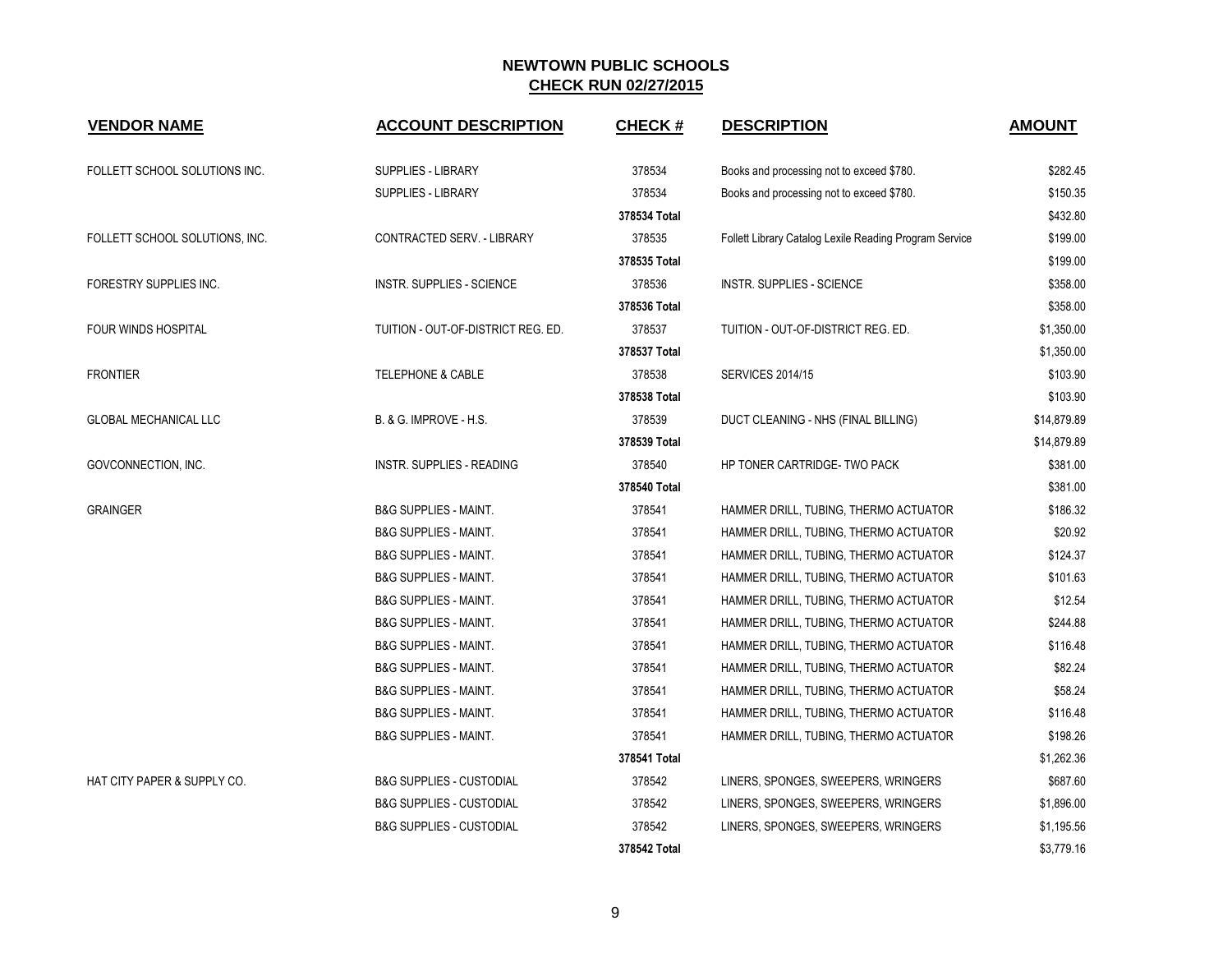| <b>VENDOR NAME</b>                     | <b>ACCOUNT DESCRIPTION</b>       | <b>CHECK#</b> | <b>DESCRIPTION</b>                              | <b>AMOUNT</b> |
|----------------------------------------|----------------------------------|---------------|-------------------------------------------------|---------------|
| HOMETOWN TOOL LLC                      | <b>B&amp;G SUPPLIES - MAINT.</b> | 378543        | FLASHLIGHT - MAINT SUPPLIES                     | \$31.95       |
|                                        |                                  | 378543 Total  |                                                 | \$31.95       |
| HUGH'S MECHANICAL EQUIPMENT LLC        | <b>EMERGENCY REPAIRS - H.S.</b>  | 378544        | UNDERGROUND STORAGE TANK REPAIRS - NHS          | \$622.00      |
|                                        | <b>EMERGENCY REPAIRS - H.S.</b>  | 378544        | UNDERGROUND STORAGE TANK REPAIRS - NHS          | \$750.00      |
|                                        |                                  | 378544 Total  |                                                 | \$1,372.00    |
| INSTITUTE FOR EDUCATIONAL PLANNING LLC | PROF. SERV. - PSYCH/MED. EVAL.   | 378545        | PROF. SERV. - PSYCH/MED. EVAL.                  | \$2,973.71    |
|                                        | PROF. SERV. - PSYCH/MED. EVAL.   | 378545        | PROF. SERV. - PSYCH/MED. EVAL.                  | \$218.75      |
|                                        |                                  | 378545 Total  |                                                 | \$3,192.46    |
| INTERSTATE & LAKELAND LUMBER CORP.     | <b>B. &amp; G. REPAIRS - H.</b>  | 378546        | PUMP WALL / BOILER ROOM REPAIRS - HAWL          | \$96.12       |
|                                        | <b>B. &amp; G. REPAIRS - H.</b>  | 378546        | PUMP WALL / BOILER ROOM REPAIRS - HAWL          | \$10.00       |
|                                        | B. & G. REPAIRS - M.G.           | 378546        | ROOM 107 DOOR - MG                              | \$52.04       |
|                                        |                                  | 378546 Total  |                                                 | \$158.16      |
| <b>ISTE</b>                            | MEMBERSHIPS - INFO. TECH.        | 378547        | Membership to ISTE2014-2015                     | \$110.00      |
|                                        |                                  | 378547 Total  |                                                 | \$110.00      |
| <b>KRISTEN JACKSON</b>                 | STAFF TRAVEL - PUPIL SERV.       | 378548        | TRAVEL JAN 2015                                 | \$128.80      |
|                                        |                                  | 378548 Total  |                                                 | \$128.80      |
| JUNIOR LIBRARY GUILD                   | <b>SUPPLIES - LIBRARY</b>        | 378549        | Books and processing. No shipping and handling. | \$1,590.00    |
|                                        |                                  | 378549 Total  |                                                 | \$1,590.00    |
| KLINGBERG FAMILY CENTERS INC.          | TUITION - OUT-OF-DISTRICT        | 378550        | TUITION - OUT-OF-DISTRICT                       | \$6,279.97    |
|                                        |                                  | 378550 Total  |                                                 | \$6,279.97    |
| PAM KOHN                               | <b>INSTR. SUPPLIES - READING</b> | 378551        | <b>SUPPLIES &amp; BOOKS</b>                     | \$298.33      |
|                                        |                                  | 378551 Total  |                                                 | \$298.33      |
| THOMAS M. KUROSKI                      | <b>INSTR. SUPPLIES - SCIENCE</b> | 378552        | <b>SPECIMEN BUGS</b>                            | \$5.99        |
|                                        | <b>INSTR. SUPPLIES - SCIENCE</b> | 378552        | PIG FEET                                        | \$18.11       |
|                                        | <b>INSTR. SUPPLIES - SCIENCE</b> | 378552        | <b>PIGS FEET</b>                                | \$4.90        |
|                                        |                                  | 378552 Total  |                                                 | \$29.00       |
| LASER OPTIONS INC.                     | <b>SUPPLIES - LIBRARY</b>        | 378553        | HP M600 toner cartridge. No shipping            | \$420.00      |
|                                        |                                  | 378553 Total  |                                                 | \$420.00      |
| LAWSON PRODUCTS INC.                   | <b>B&amp;G SUPPLIES - MAINT.</b> | 378554        | MISC. SIZE DRILL BITS / GLOVES - MAINT SUPPLIES | \$109.15      |
|                                        | <b>B&amp;G SUPPLIES - MAINT.</b> | 378554        | MISC. SIZE DRILL BITS / GLOVES - MAINT SUPPLIES | \$1,858.55    |
|                                        |                                  | 378554 Total  |                                                 | \$1,967.70    |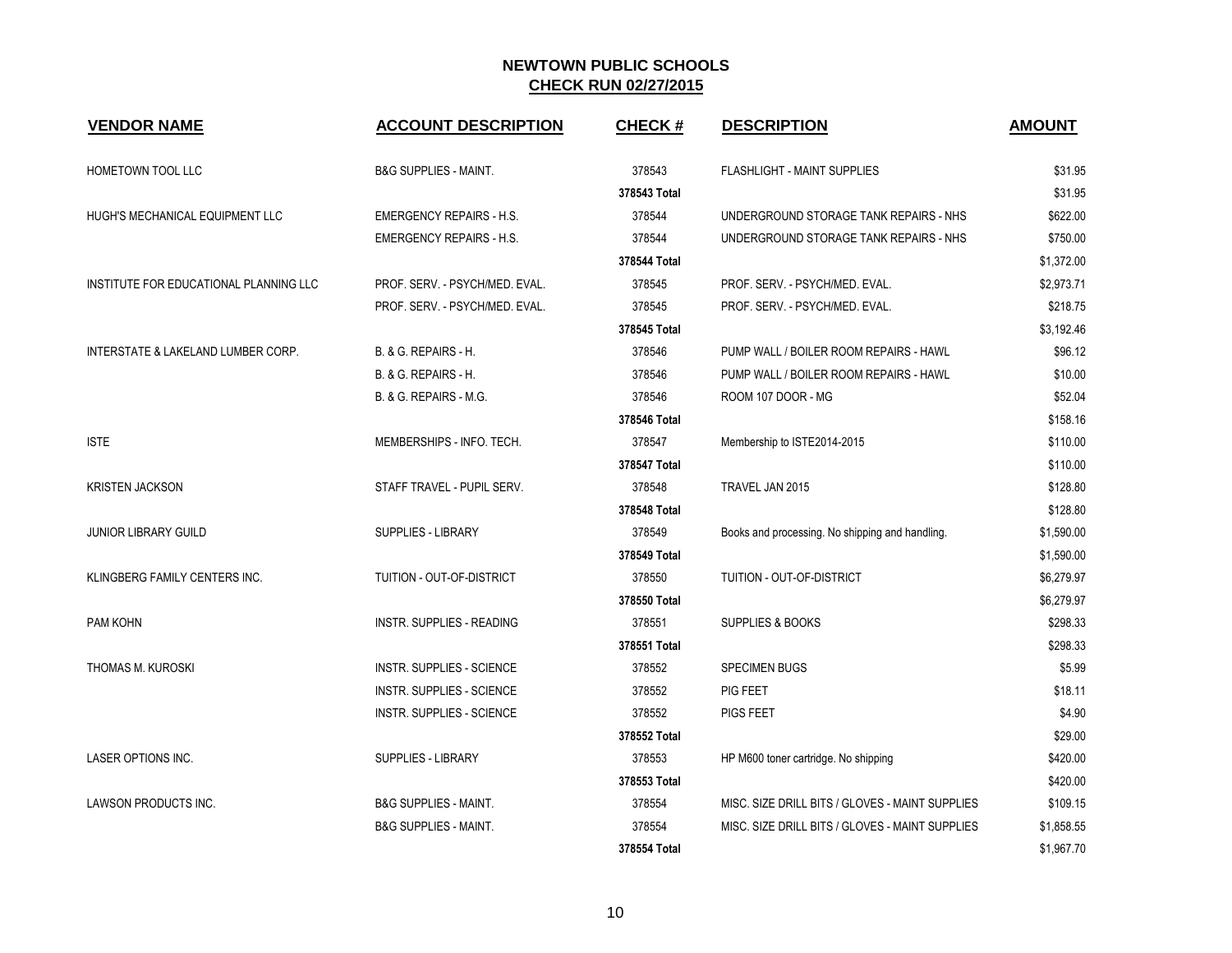| <b>VENDOR NAME</b>      | <b>ACCOUNT DESCRIPTION</b>          | <b>CHECK#</b> | <b>DESCRIPTION</b>                          | <b>AMOUNT</b> |
|-------------------------|-------------------------------------|---------------|---------------------------------------------|---------------|
| LEAHY'S FUELS INC.      | PROPANE & NATURAL GAS - M.G.        | 378555        | <b>PROPANE 56117G 216.7 UNITS</b>           | \$366.22      |
|                         |                                     | 378555 Total  |                                             | \$366.22      |
| <b>JIM LYNCH</b>        | <b>B&amp;G SUPPLIES - CUSTODIAL</b> | 378556        | SHOES (50059)                               | \$100.00      |
|                         |                                     | 378556 Total  |                                             | \$100.00      |
| MAGNAKLEEN SERVICES LLC | <b>B&amp;G SUPPLIES - CUSTODIAL</b> | 378557        | MOP / RUG SERVICE (ALL SCHOOLS) - 2014-2015 | \$47.15       |
|                         | <b>B&amp;G SUPPLIES - CUSTODIAL</b> | 378557        | MOP / RUG SERVICE (ALL SCHOOLS) - 2014-2015 | \$60.65       |
|                         | <b>B&amp;G SUPPLIES - CUSTODIAL</b> | 378557        | MOP / RUG SERVICE (ALL SCHOOLS) - 2014-2015 | \$21.50       |
|                         | <b>B&amp;G SUPPLIES - CUSTODIAL</b> | 378557        | MOP / RUG SERVICE (ALL SCHOOLS) - 2014-2015 | \$30.65       |
|                         | <b>B&amp;G SUPPLIES - CUSTODIAL</b> | 378557        | MOP / RUG SERVICE (ALL SCHOOLS) - 2014-2015 | \$28.25       |
|                         | <b>B&amp;G SUPPLIES - CUSTODIAL</b> | 378557        | MOP / RUG SERVICE (ALL SCHOOLS) - 2014-2015 | \$106.20      |
|                         | <b>B&amp;G SUPPLIES - CUSTODIAL</b> | 378557        | MOP / RUG SERVICE (ALL SCHOOLS) - 2014-2015 | \$33.80       |
|                         | <b>B&amp;G SUPPLIES - CUSTODIAL</b> | 378557        | MOP / RUG SERVICE (ALL SCHOOLS) - 2014-2015 | \$47.15       |
|                         | <b>B&amp;G SUPPLIES - CUSTODIAL</b> | 378557        | MOP / RUG SERVICE (ALL SCHOOLS) - 2014-2015 | \$60.65       |
|                         | <b>B&amp;G SUPPLIES - CUSTODIAL</b> | 378557        | MOP / RUG SERVICE (ALL SCHOOLS) - 2014-2015 | \$21.50       |
|                         | <b>B&amp;G SUPPLIES - CUSTODIAL</b> | 378557        | MOP / RUG SERVICE (ALL SCHOOLS) - 2014-2015 | \$30.65       |
|                         | <b>B&amp;G SUPPLIES - CUSTODIAL</b> | 378557        | MOP / RUG SERVICE (ALL SCHOOLS) - 2014-2015 | \$28.25       |
|                         | <b>B&amp;G SUPPLIES - CUSTODIAL</b> | 378557        | MOP / RUG SERVICE (ALL SCHOOLS) - 2014-2015 | \$109.70      |
|                         | <b>B&amp;G SUPPLIES - CUSTODIAL</b> | 378557        | MOP / RUG SERVICE (ALL SCHOOLS) - 2014-2015 | \$33.80       |
|                         | <b>B&amp;G SUPPLIES - CUSTODIAL</b> | 378557        | MOP / RUG SERVICE (ALL SCHOOLS) - 2014-2015 | \$130.00      |
|                         | <b>B&amp;G SUPPLIES - CUSTODIAL</b> | 378557        | MOP / RUG SERVICE (ALL SCHOOLS) - 2014-2015 | \$166.50      |
|                         | <b>B&amp;G SUPPLIES - CUSTODIAL</b> | 378557        | MOP / RUG SERVICE (ALL SCHOOLS) - 2014-2015 | \$48.50       |
|                         | <b>B&amp;G SUPPLIES - CUSTODIAL</b> | 378557        | MOP / RUG SERVICE (ALL SCHOOLS) - 2014-2015 | \$19.50       |
|                         | <b>B&amp;G SUPPLIES - CUSTODIAL</b> | 378557        | MOP / RUG SERVICE (ALL SCHOOLS) - 2014-2015 | \$36.00       |
|                         | <b>B&amp;G SUPPLIES - CUSTODIAL</b> | 378557        | MOP / RUG SERVICE (ALL SCHOOLS) - 2014-2015 | \$18.00       |
|                         | <b>B&amp;G SUPPLIES - CUSTODIAL</b> | 378557        | MOP / RUG SERVICE (ALL SCHOOLS) - 2014-2015 | \$144.00      |
|                         | <b>B&amp;G SUPPLIES - CUSTODIAL</b> | 378557        | MOP / RUG SERVICE (ALL SCHOOLS) - 2014-2015 | \$130.00      |
|                         | <b>B&amp;G SUPPLIES - CUSTODIAL</b> | 378557        | MOP / RUG SERVICE (ALL SCHOOLS) - 2014-2015 | \$166.50      |
|                         | <b>B&amp;G SUPPLIES - CUSTODIAL</b> | 378557        | MOP / RUG SERVICE (ALL SCHOOLS) - 2014-2015 | \$48.50       |
|                         | <b>B&amp;G SUPPLIES - CUSTODIAL</b> | 378557        | MOP / RUG SERVICE (ALL SCHOOLS) - 2014-2015 | \$19.50       |
|                         | <b>B&amp;G SUPPLIES - CUSTODIAL</b> | 378557        | MOP / RUG SERVICE (ALL SCHOOLS) - 2014-2015 | \$36.00       |
|                         | <b>B&amp;G SUPPLIES - CUSTODIAL</b> | 378557        | MOP / RUG SERVICE (ALL SCHOOLS) - 2014-2015 | \$18.00       |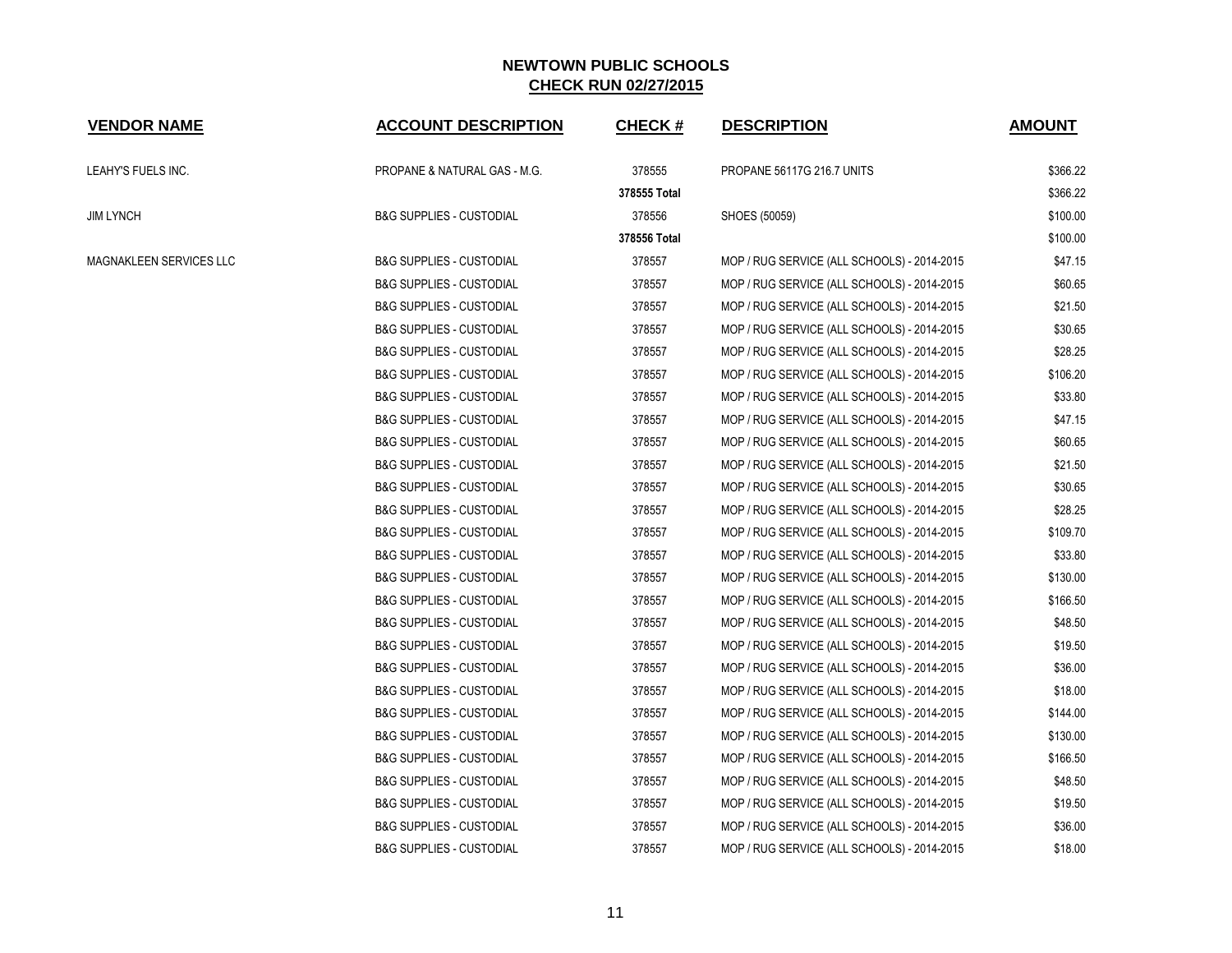| <b>VENDOR NAME</b>                   | <b>ACCOUNT DESCRIPTION</b>          | <b>CHECK#</b> | <b>DESCRIPTION</b>                           | <b>AMOUNT</b> |
|--------------------------------------|-------------------------------------|---------------|----------------------------------------------|---------------|
| MAGNAKLEEN SERVICES LLC              | <b>B&amp;G SUPPLIES - CUSTODIAL</b> | 378557        | MOP / RUG SERVICE (ALL SCHOOLS) - 2014-2015  | \$144.00      |
|                                      |                                     | 378557 Total  |                                              | \$1,784.90    |
| <b>MARK MAHONEY</b>                  | INSTR. SUPPLIES - MUSIC             | 378558        | RAGE SOFTWARE                                | \$79.95       |
|                                      |                                     | 378558 Total  |                                              | \$79.95       |
| MANKA CONSTRUCTION & REMOLDING LLC   | B. & G. REPAIRS - H.                | 378559        | FIRE DOORS 1921 BLDG. - HAWL                 | \$420.00      |
|                                      | B. & G. REPAIRS - M.G.              | 378559        | DOOR REPAIR - MG                             | \$210.00      |
|                                      |                                     | 378559 Total  |                                              | \$630.00      |
| W.B. MASON., INC.                    | OFF. SUPPLIES - BUS. SERV.          | 378560        | <b>SUPPLIES 2014/15</b>                      | \$96.96       |
|                                      | OFF. SUPPLIES - BUS. SERV.          | 378560        | <b>SUPPLIES 2014/15</b>                      | \$74.49       |
|                                      | OFF. SUPPLIES - BUS. SERV.          | 378560        | <b>SUPPLIES 2014/15</b>                      | (\$60.00)     |
|                                      | OFF. SUPPLIES - BUS. SERV.          | 378560        | <b>SUPPLIES 2014/15</b>                      | (\$12.00)     |
|                                      | OFF. SUPPLIES - BUS. SERV.          | 378560        | <b>SUPPLIES 2014/15</b>                      | \$119.88      |
|                                      | INSTR. SUPPLIES - CLASSROOM         | 378560        | 11x17 Copy paper WBM 28110                   | \$131.35      |
|                                      | <b>INSTR. SUPPLIES - SCIENCE</b>    | 378560        | SEE ATTACHED LIST                            | \$53.45       |
|                                      | <b>INSTR. SUPPLIES - SCIENCE</b>    | 378560        | SEE ATTACHED LIST                            | \$342.51      |
|                                      | <b>INSTR. SUPPLIES - SCIENCE</b>    | 378560        | <b>BIGELOW ASSORTED TEA PACKS BTC15577</b>   | \$22.73       |
|                                      | <b>B&amp;G SUPPLIES - ADMIN.</b>    | 378560        | BOTTLED WATER - MAINT DEPT.                  | (\$30.00)     |
|                                      | <b>B&amp;G SUPPLIES - ADMIN.</b>    | 378560        | BOTTLED WATER - MAINT DEPT.                  | (\$6.00)      |
|                                      | <b>B&amp;G SUPPLIES - ADMIN.</b>    | 378560        | BOTTLED WATER - MAINT DEPT.                  | \$59.94       |
|                                      | <b>INSTR. SUPPLIES - SCIENCE</b>    | 378560        | DIX13806 PR SHARPENED PENCILS (12 PER PACK)  | \$36.80       |
|                                      | INSTR. SUPPLIES - SCIENCE           | 378560        | SMD87855 POCKET FOLDERS GREEN (25 PER BOX)   | \$45.44       |
|                                      | INSTR. SUPPLIES - SP. ED. PREK-8    | 378560        | CARTRIDGE HEWCE278A                          | \$79.99       |
|                                      |                                     | 378560 Total  |                                              | \$955.54      |
| <b>BETTY MCFADDEN</b>                | OFF. SUPPLIES - ADMIN.              | 378561        | <b>ADMIN SUPPLIES</b>                        | \$91.01       |
|                                      |                                     | 378561 Total  |                                              | \$91.01       |
| <b>TIM MCGUIRE</b>                   | INSTR. SUPPLIES - COMPUTER ED.      | 378562        | <b>SUPPLIES BATTERIES</b>                    | \$31.91       |
|                                      |                                     | 378562 Total  |                                              | \$31.91       |
| MCKENNEY MECHANICAL CONTRACTORS INC. | <b>EMERGENCY REPAIRS - S.H.</b>     | 378563        | BOILER LEAK REPAIR / INSTALL SPOOL PIECE     | \$6,839.00    |
|                                      | <b>EMERGENCY REPAIRS - M.G.</b>     | 378563        | <b>BOILER #1 BURNER REPAIR - MG</b>          | \$415.00      |
|                                      | <b>EMERGENCY REPAIRS - RIS.</b>     | 378563        | <b>BOILER #1 FLAME FAILURE - RIS</b>         | \$295.00      |
|                                      | <b>EMERGENCY REPAIRS - RIS.</b>     | 378563        | REMOVE / REPLACE BOILER SECTIONS #8/#9 - RIS | \$15,432.00   |
|                                      |                                     | 378563 Total  |                                              | \$22,981.00   |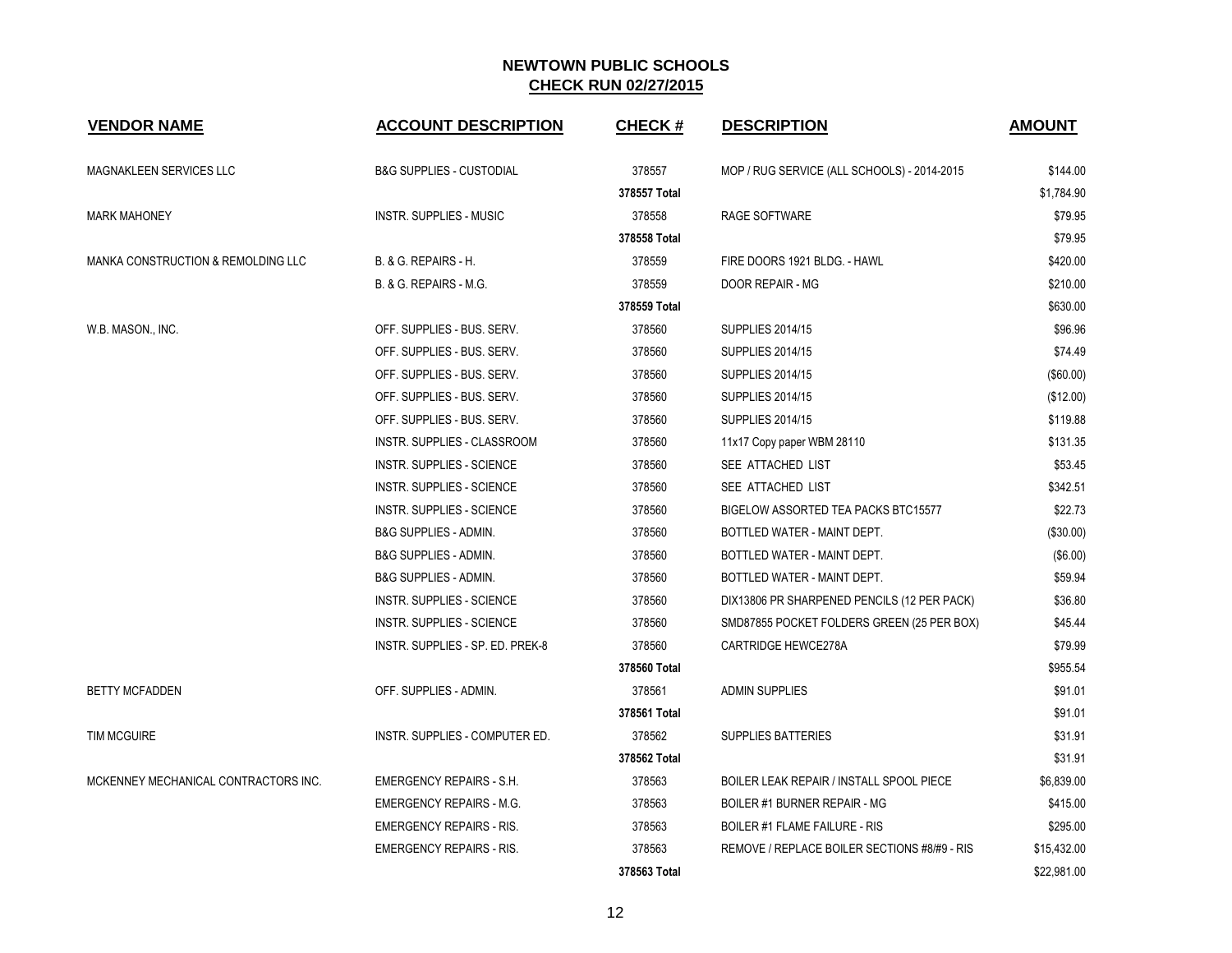| <b>VENDOR NAME</b>           | <b>ACCOUNT DESCRIPTION</b>          | <b>CHECK#</b> | <b>DESCRIPTION</b>                          | <b>AMOUNT</b> |
|------------------------------|-------------------------------------|---------------|---------------------------------------------|---------------|
| <b>MATT MEMOLI</b>           | <b>REPAIRS - SPORTS</b>             | 378564        | SOUND SYSTEM FOR BASEBALL                   | \$399.98      |
|                              |                                     | 378564 Total  |                                             | \$399.98      |
| WILLIAM B. MEYER INC.        | OFF. SUPPLIES - PUPIL SERV.         | 378565        | <b>MONTHLY STORAGE</b>                      | \$42.35       |
|                              |                                     | 378565 Total  |                                             | \$42.35       |
| MOBILE MINI, INC.            | <b>EQUIP RENTAL - SPORTS</b>        | 378566        | RENTAL OF CONTAINERS                        | \$95.00       |
|                              | <b>EQUIP RENTAL - SPORTS</b>        | 378566        | RENTAL OF CONTAINERS                        | \$75.00       |
|                              | <b>EQUIP RENTAL - SPORTS</b>        | 378566        | RENTAL OF CONTAINERS                        | \$75.00       |
|                              |                                     | 378566 Total  |                                             | \$245.00      |
| MOORE MEDICAL LLC            | <b>B&amp;G SUPPLIES - CUSTODIAL</b> | 378567        | NON LATEX GLOVES - CUST SUPPLIES            | \$618.50      |
|                              |                                     | 378567 Total  |                                             | \$618.50      |
| E. A. MORSE & CO. INC.       | <b>B&amp;G SUPPLIES - CUSTODIAL</b> | 378568        | NABC BATHROOM CLEANER - CUST SUPPLIES       | \$1,400.56    |
|                              | <b>B&amp;G SUPPLIES - CUSTODIAL</b> | 378568        | NABC BATHROOM CLEANER - CUST SUPPLIES       | \$1,932.00    |
|                              | <b>REPAIRS - CUSTODIAL</b>          | 378568        | <b>CUSTODIAL MACHINE REPAIR PARTS</b>       | \$419.12      |
|                              |                                     | 378568 Total  |                                             | \$3,751.68    |
| MUSIC & ARTS CENTER, INC.    | <b>INSTR. SUPPLIES - MUSIC</b>      | 378569        | For orchestra supplies throughout the year. | \$383.85      |
|                              |                                     | 378569 Total  |                                             | \$383.85      |
| N & S SUPPLY - FISHKILL INC. | <b>B&amp;G SUPPLIES - MAINT.</b>    | 378570        | BLUE MONSTER SEAL TAPE - MAINT SUPPLIES     | \$21.12       |
|                              |                                     | 378570 Total  |                                             | \$21.12       |
| <b>NASCO</b>                 | <b>INSTR. SUPPLIES - ART</b>        | 378571        | Strathmore Water color paper, Item 9723692  | \$214.80      |
|                              | <b>INSTR. SUPPLIES - ART</b>        | 378571        | Surebond low temp glue gun, Item 9734946    | \$36.24       |
|                              | INSTR. SUPPLIES - ART               | 378571        | Low melt foam glue stick, Item 9729035      | \$10.80       |
|                              |                                     | 378571 Total  |                                             | \$261.84      |
| <b>NCS PEARSON INC.</b>      | INSTR. SUPPLIES - PSYCH.            | 378572        | WISC-IV RECORD FORMS 0158979079             | \$271.68      |
|                              | INSTR. SUPPLIES - PSYCH.            | 378572        | PLEASE ORDER AS PER ATTACHED                | \$421.00      |
|                              | INSTR. SUPPLIES - PSYCH.            | 378572        | <b>SHIPPING</b>                             | \$25.26       |
|                              |                                     | 378572 Total  |                                             | \$717.94      |
| JOANNE G. NELSON             | PROF. SERV. - PSYCH/MED. EVAL.      | 378573        | PPT 02/10/2015                              | \$60.00       |
|                              |                                     | 378573 Total  |                                             | \$60.00       |
| <b>NESS AUTOMOTIVE</b>       | <b>REPAIRS - CUSTODIAL</b>          | 378574        | <b>REPAIR PARTS FOR NHS GATOR</b>           | \$9.99        |
|                              |                                     | 378574 Total  |                                             | \$9.99        |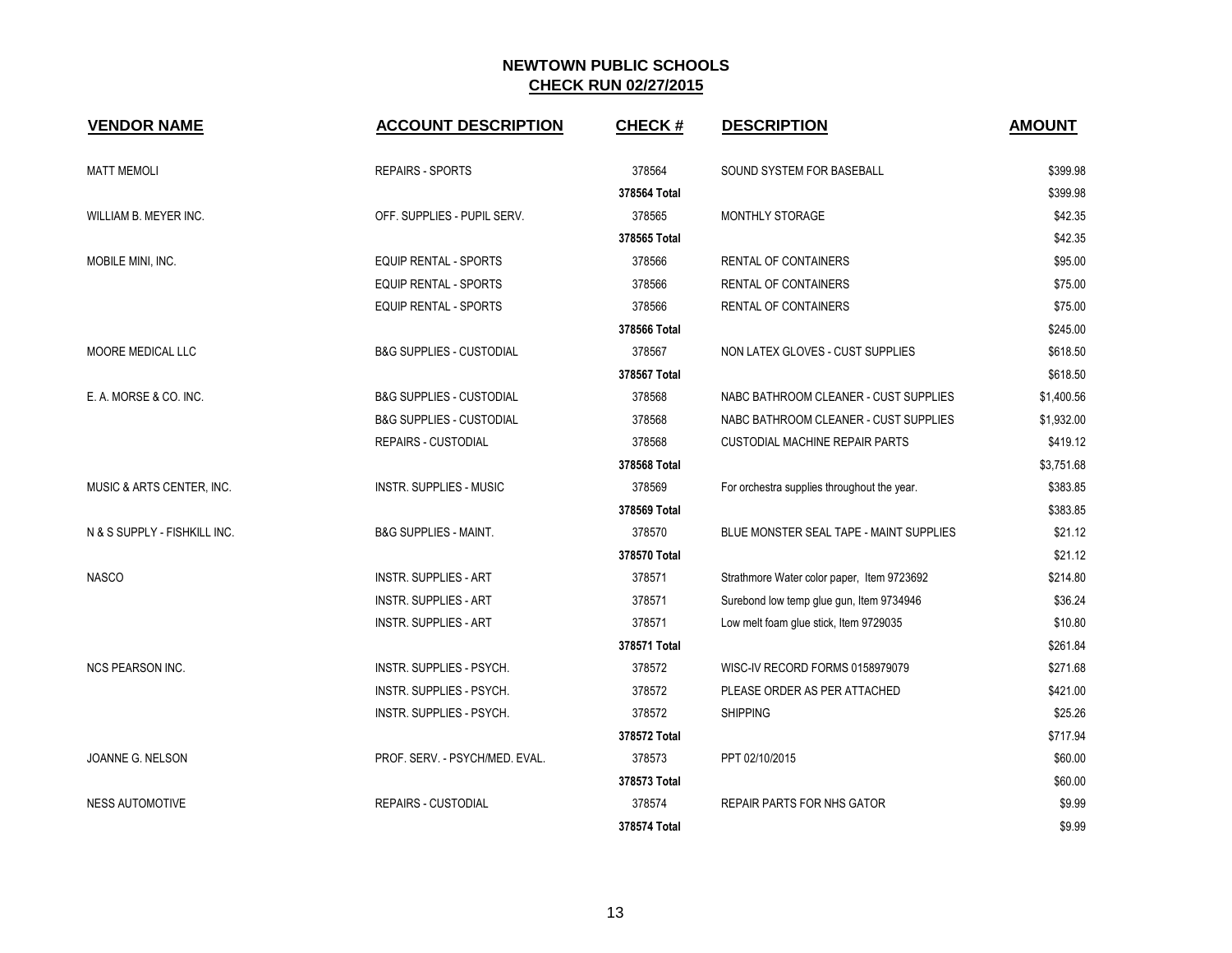| <b>VENDOR NAME</b>          | <b>ACCOUNT DESCRIPTION</b>         | <b>CHECK#</b> | <b>DESCRIPTION</b>                  | <b>AMOUNT</b> |
|-----------------------------|------------------------------------|---------------|-------------------------------------|---------------|
| NEWTOWN CULINARY            | <b>INSTR. SUPPLIES - CLASSROOM</b> | 378575        | <b>SENIOR PROJECT</b>               | \$150.00      |
|                             | <b>INSTR. SUPPLIES - ENGLISH</b>   | 378575        | LUNCH 1/29/15 ENGLISH DEPT.         | \$265.00      |
|                             |                                    | 378575 Total  |                                     | \$415.00      |
| NEWTOWN MIDDLE SCHOOL       | CONTRACTED SERV. - SPORTS          | 378576        | For payment of umpires and referees | \$120.90      |
|                             | CONTRACTED SERV. - SPORTS          | 378576        | For payment of umpires and referees | \$241.80      |
|                             |                                    | 378576 Total  |                                     | \$362.70      |
| <b>BONNIE NEZVESKY</b>      | MEMBERSHIPS - NONPUBLIC            | 378577        | RN RENEWAL LICENSE                  | \$105.00      |
|                             |                                    | 378577 Total  |                                     | \$105.00      |
| NORTHWEST VILLAGE SCHOOL    | TUITION - OUT-OF-DISTRICT          | 378578        | TUITION - OUT-OF-DISTRICT           | \$2,997.00    |
|                             |                                    | 378578 Total  |                                     | \$2,997.00    |
| NYA SPORTS & FITNESS CENTER | CONTRACTED SERV. - SPORTS          | 378579        | TURF RENTAL TRACK                   | \$300.00      |
|                             |                                    | 378579 Total  |                                     | \$300.00      |
| NYA SPORTS & FITNESS CENTER | CONTRACTED SERV. - TRANSITIONAL    | 378580        | <b>MEMBERSHIP DUES</b>              | \$175.00      |
|                             |                                    | 378580 Total  |                                     | \$175.00      |
| <b>ON-SITE SHREDDING</b>    | CONTRACTED SERV. - BUS. SERV.      | 378581        | SHREDDING SERV AT C/O 2014/15       | \$42.54       |
|                             |                                    | 378581 Total  |                                     | \$42.54       |
| <b>CATHY OSTAR</b>          | STAFF TRAVEL - CLASSROOM           | 378582        | TRAVEL & TRAIN FOR CONF             | \$61.66       |
|                             | INSTR. SUPPLIES - T.A.P./FLEX      | 378582        | PBIS SUPPORT & SUPPLIES             | \$115.23      |
|                             |                                    | 378582 Total  |                                     | \$176.89      |
| P.C.C INC.                  | REPAIRS - SPORTS                   | 378583        | PURIFIER PLATES- ENVIRONMENT PADS   | \$1,099.00    |
|                             |                                    | 378583 Total  |                                     | \$1,099.00    |
| PAR INC.                    | INSTR. SUPPLIES - PSYCH.           | 378584        | ITEM 6848-SF EDDT-PF SCORE SUMMARY  | \$75.00       |
|                             | INSTR. SUPPLIES - PSYCH.           | 378584        | <b>SHIPPING</b>                     | \$8.00        |
|                             |                                    | 378584 Total  |                                     | \$83.00       |
| <b>CAROL PELLIGRA</b>       | STAFF TRAVEL - CLASSROOM           | 378585        | TRAVEL SCHOLASTIC ARTS REGIONAL CEL | \$110.40      |
|                             |                                    | 378585 Total  |                                     | \$110.40      |
| J.W. PEPPER & SON INC.      | <b>INSTR. SUPPLIES - MUSIC</b>     | 378586        | <b>MUSIC SUPPLIES</b>               | \$89.99       |
|                             |                                    | 378586 Total  |                                     | \$89.99       |
| PETTY CASH                  | OFF. SUPPLIES - PUPIL SERV.        | 378587        | petty cash                          | \$187.08      |
|                             |                                    | 378587 Total  |                                     | \$187.08      |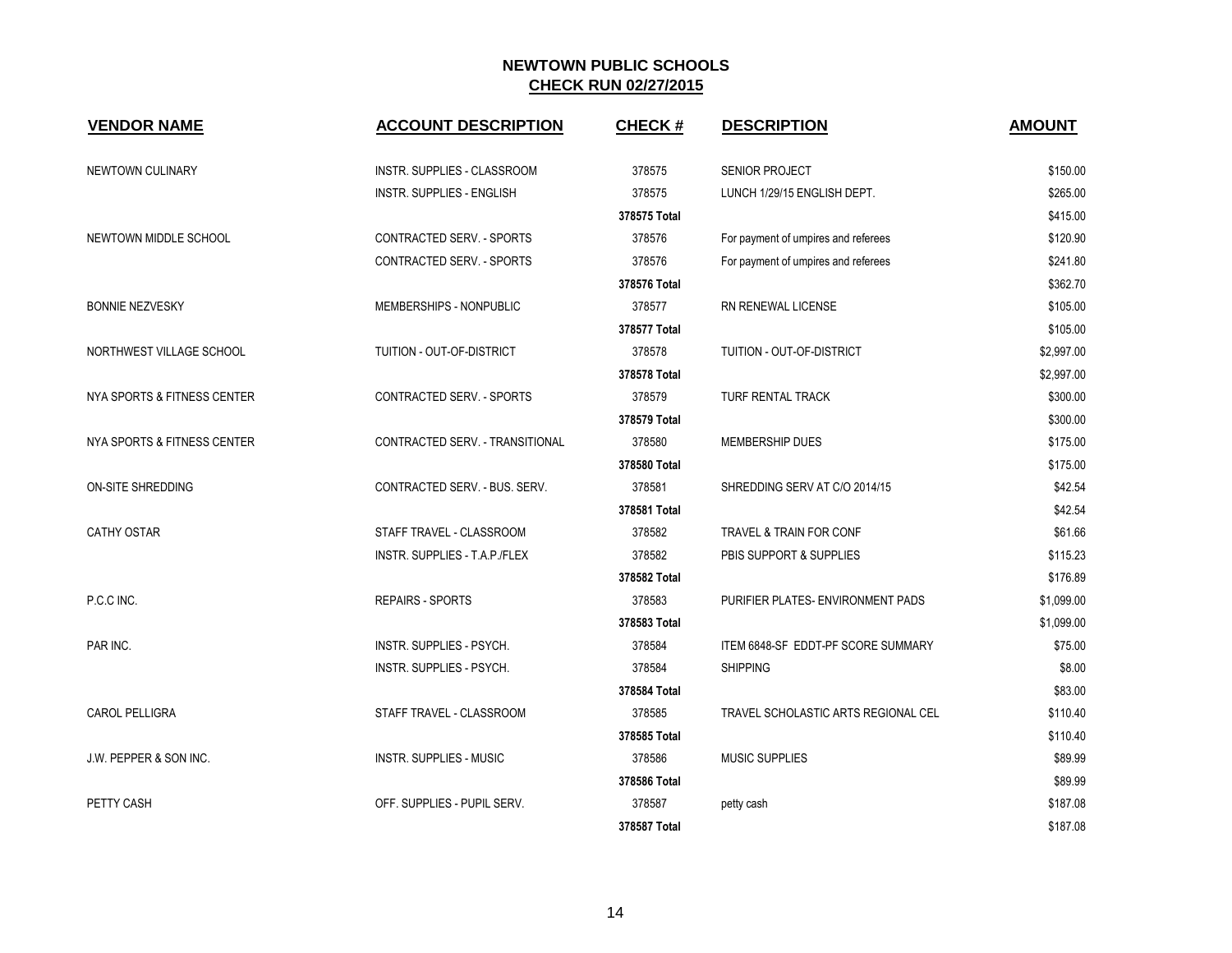| <b>VENDOR NAME</b>            | <b>ACCOUNT DESCRIPTION</b>         | <b>CHECK#</b> | <b>DESCRIPTION</b>                                           | <b>AMOUNT</b> |
|-------------------------------|------------------------------------|---------------|--------------------------------------------------------------|---------------|
| PITSCO EDUCATION              | INSTR. SUPPLIES - TECH. ED         | 378588        | Hot air balloon launcher.                                    | \$425.00      |
|                               | <b>INSTR. SUPPLIES - TECH. ED</b>  | 378588        | Shipping charge                                              | \$34.00       |
|                               |                                    | 378588 Total  |                                                              | \$459.00      |
| MARK J. POMPANO               | STAFF TRAVEL - SECURITY            | 378589        | TRAVEL 01/1/2015 - 01/31/2015                                | \$106.38      |
|                               |                                    | 378589 Total  |                                                              | \$106.38      |
| YANN PONCIN MD                | PROF. SERV. - PSYCH/MED. EVAL.     | 378590        | PROF. SERV. - PSYCH/MED. EVAL.                               | \$4,400.00    |
|                               | PROF. SERV. - PSYCH/MED. EVAL.     | 378590        | PROF. SERV. - PSYCH/MED. EVAL.                               | \$4,400.00    |
|                               | PROF. SERV. - PSYCH/MED. EVAL.     | 378590        | PROF. SERV. - PSYCH/MED. EVAL.                               | \$2,200.00    |
|                               |                                    | 378590 Total  |                                                              | \$11,000.00   |
| <b>KAREN POWELL</b>           | STAFF TRAIN. - HEALTH ADMIN.       | 378591        | ASNC WINTER DINNER MEETING                                   | \$40.00       |
|                               | STAFF TRAVEL - HEALTH ADMIN.       | 378591        | TRAVEL ASNC MEETING                                          | \$24.67       |
|                               | OFF. SUPPLIES - H.S.               | 378591        | <b>C BATTERIES</b>                                           | \$11.99       |
|                               | MEDICAL SUPPLIES - H.S.            | 378591        | HONEY GRANOLA BARS                                           | \$8.39        |
|                               |                                    | 378591 Total  |                                                              | \$85.05       |
| <b>PEGGY RAGAINI</b>          | STAFF TRAVEL - CLASSROOM           | 378592        | TRAVEL SEPT - NOV 2014                                       | \$157.92      |
|                               |                                    | 378592 Total  |                                                              | \$157.92      |
| THE READING & WRITING PROJECT | STAFF TRAIN. - STAFF DEVELOP.      | 378593        | Columbia Reading and Writing Project Staff Developers for RI | \$2,000.00    |
|                               |                                    | 378593 Total  |                                                              | \$2,000.00    |
| <b>RING'S END</b>             | B. & G. REPAIRS - H.               | 378594        | HAWLEY FIRE DOOR REPAIRS                                     | \$69.96       |
|                               |                                    | 378594 Total  |                                                              | \$69.96       |
| <b>JIM ROSS</b>               | OFF. SUPPLIES - ADMIN.             | 378595        | <b>REFRESHMENTS</b>                                          | \$109.40      |
|                               |                                    | 378595 Total  |                                                              | \$109.40      |
| <b>JULIE SAVINO</b>           | CONTRACTED SERV. - GUIDANCE        | 378596        | Speaker Services for College Financial Aid Workshop          | \$300.00      |
|                               |                                    | 378596 Total  |                                                              | \$300.00      |
| SCHOLASTIC READING CLUB       | <b>TEXTBOOKS - READING</b>         | 378597        | Set up for orders throughout the year                        | \$622.00      |
|                               |                                    | 378597 Total  |                                                              | \$622.00      |
| SCHOOL SPECIALTY              | INSTR. SUPPLIES - CLASSROOM        | 378598        | Velcro Poster Hanger Coins 1st grade                         | \$102.90      |
|                               |                                    | 378598 Total  |                                                              | \$102.90      |
| <b>SECURE ECO SHRED</b>       | <b>INSTR. SUPPLIES - CLASSROOM</b> | 378599        | Shredding contract - Invoice #0119-4158                      | \$35.00       |
|                               |                                    | 378599 Total  |                                                              | \$35.00       |
| <b>J.A. SEXAUER</b>           | <b>B&amp;G SUPPLIES - MAINT.</b>   | 378600        | FAUCETS, ADAPTERS - PLUMBING SUPPLIES                        | \$1,854.16    |
|                               | <b>B&amp;G SUPPLIES - MAINT.</b>   | 378600        | FAUCETS, ADAPTERS - PLUMBING SUPPLIES                        | \$75.40       |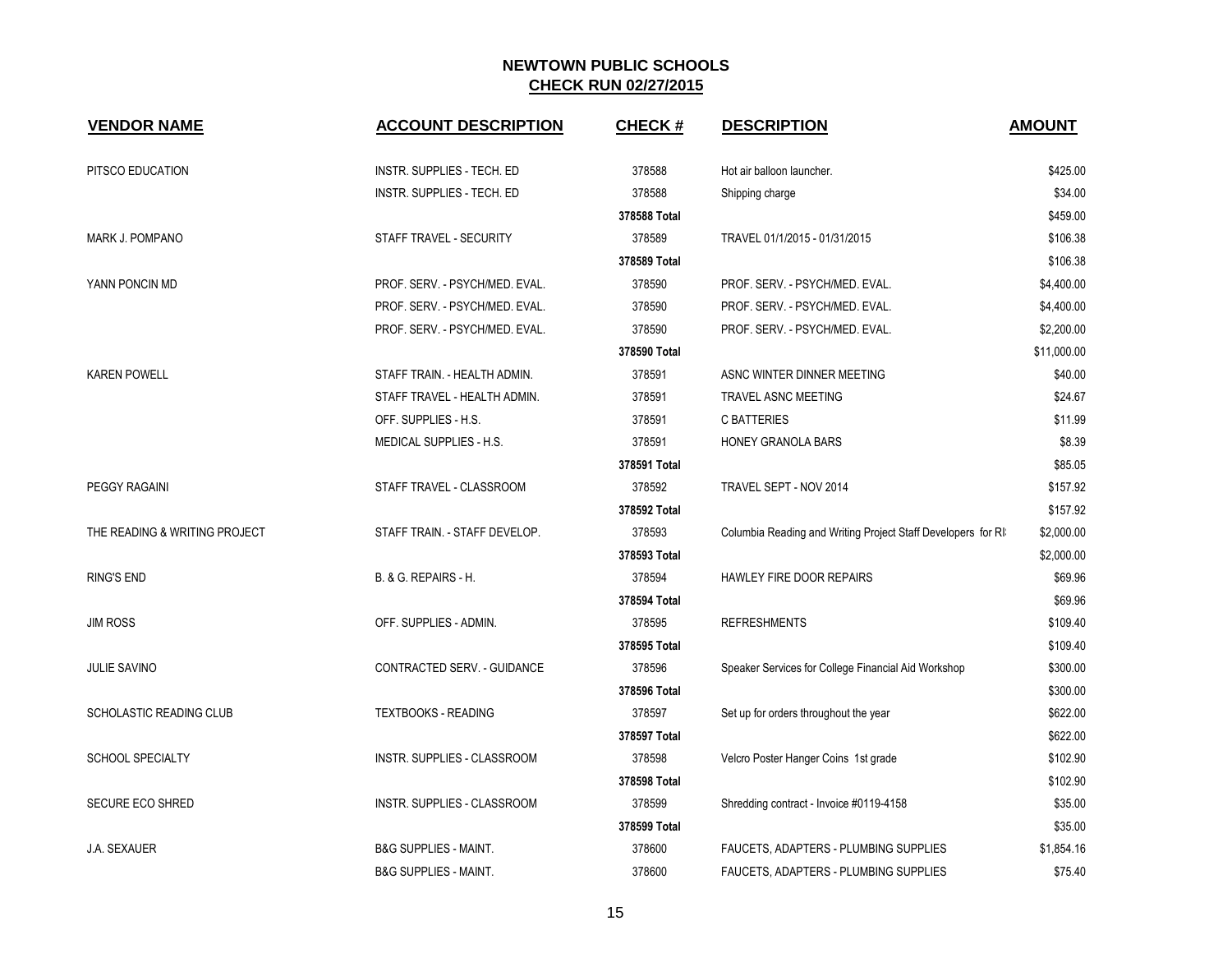| <b>VENDOR NAME</b>              | <b>ACCOUNT DESCRIPTION</b>        | <b>CHECK#</b> | <b>DESCRIPTION</b>                            | <b>AMOUNT</b> |
|---------------------------------|-----------------------------------|---------------|-----------------------------------------------|---------------|
| <b>J.A. SEXAUER</b>             | <b>B&amp;G SUPPLIES - MAINT.</b>  | 378600        | <b>FAUCETS, ADAPTERS - PLUMBING SUPPLIES</b>  | \$943.12      |
|                                 |                                   | 378600 Total  |                                               | \$2,872.68    |
| SHIFFLER EQUIPMENT SALES INC.   | <b>B&amp;G SUPPLIES - MAINT.</b>  | 378601        | L-CLIPS, BRACKETS - MAINT SUPPLIES            | \$366.03      |
|                                 |                                   | 378601 Total  |                                               | \$366.03      |
| SILVER'S SOLAR SOLUTIONS LLC    | B. & G. IMPROVE - HAW.            | 378602        | SECURITY FILM INSTALL - HAWL                  | \$19,100.00   |
|                                 | B. & G. IMPROVE - CHS.            | 378602        | SECURITY FILM INSTALL - SH                    | \$1,500.00    |
|                                 | B. & G. IMPROVE - M.G.            | 378602        | SECURITY FILM INSTALL - MG                    | \$20,700.00   |
|                                 | B. & G. IMPROVE - HOM.            | 378602        | SECURITY FILM INSTALL - HOM                   | \$8,700.00    |
|                                 | B. & G. IMPROVE - RIS.            | 378602        | SECURITY FILM INSTALL - RIS                   | \$30,000.00   |
|                                 | <b>B. &amp; G. IMPROVE - M.S.</b> | 378602        | SECURITY FILM INSTALL - NMS                   | \$21,600.00   |
|                                 | <b>B. &amp; G. IMPROVE - H.S.</b> | 378602        | SECURITY FILM INSTALL - NHS                   | \$49,400.00   |
|                                 |                                   | 378602 Total  |                                               | \$151,000.00  |
| SOUTHBURY PRINTING CENTRE, INC. | PRINTING - ADMIN.                 | 378603        | batch of 250 cum folders per estimate # 10267 | \$192.21      |
|                                 |                                   | 378603 Total  |                                               | \$192.21      |
| STAPLES ADVANTAGE               | INSTR. SUPPLIES - INFO. TECH.     | 378604        | Supplies for Tech, DVDs, Thumb drives etc.    | \$31.76       |
|                                 | INSTR. SUPPLIES - INFO. TECH.     | 378604        | Supplies for Tech, DVDs, Thumb drives etc.    | \$35.16       |
|                                 |                                   | 378604 Total  |                                               | \$66.92       |
| <b>STAPLES CREDIT PLAN</b>      | <b>INSTR. SUPPLIES - MUSIC</b>    | 378605        | 659902 RUBBER TAK BOARD 4X6                   | \$259.99      |
|                                 | INSTR. SUPPLIES - WORLD LANG.     | 378605        | STAPLES SUPPLIES, PAPER MATE PENCILS          | \$79.39       |
|                                 | INSTR. SUPPLIES - WORLD LANG.     | 378605        | STAPLES SUPPLIES, PAPER MATE PENCILS          | \$123.98      |
|                                 |                                   | 378605 Total  |                                               | \$463.36      |
| STATE OF CONNECTICUT            | PROF. SERV. - B. & G.             | 378606        | <b>BOILER INSPECTION - HAWL</b>               | \$80.00       |
|                                 |                                   | 378606 Total  |                                               | \$80.00       |
| SUPERIOR CLEANERS AND TAILORS   | INSTR. SUPPLIES - SP. ED. PREK-8  | 378607        | STARR PROGRAM LAUNDRY                         | \$16.50       |
|                                 | INSTR. SUPPLIES - SP. ED. PREK-8  | 378607        | STARR PROGRAM LAUNDRY                         | \$16.50       |
|                                 | INSTR. SUPPLIES - SP. ED. PREK-8  | 378607        | STARR PROGRAM LAUNDRY                         | \$16.50       |
|                                 | INSTR. SUPPLIES - SP. ED. PREK-8  | 378607        | STARR PROGRAM LAUNDRY                         | \$16.50       |
|                                 | INSTR. SUPPLIES - SP. ED. PREK-8  | 378607        | STARR PROGRAM LAUNDRY                         | \$16.50       |
|                                 | INSTR. SUPPLIES - SP. ED. PREK-8  | 378607        | STARR PROGRAM LAUNDRY                         | \$16.50       |
|                                 | INSTR. SUPPLIES - SP. ED. PREK-8  | 378607        | STARR PROGRAM LAUNDRY                         | \$16.50       |
|                                 | INSTR. SUPPLIES - SP. ED. PREK-8  | 378607        | STARR PROGRAM LAUNDRY                         | \$16.50       |
|                                 |                                   | 378607 Total  |                                               | \$132.00      |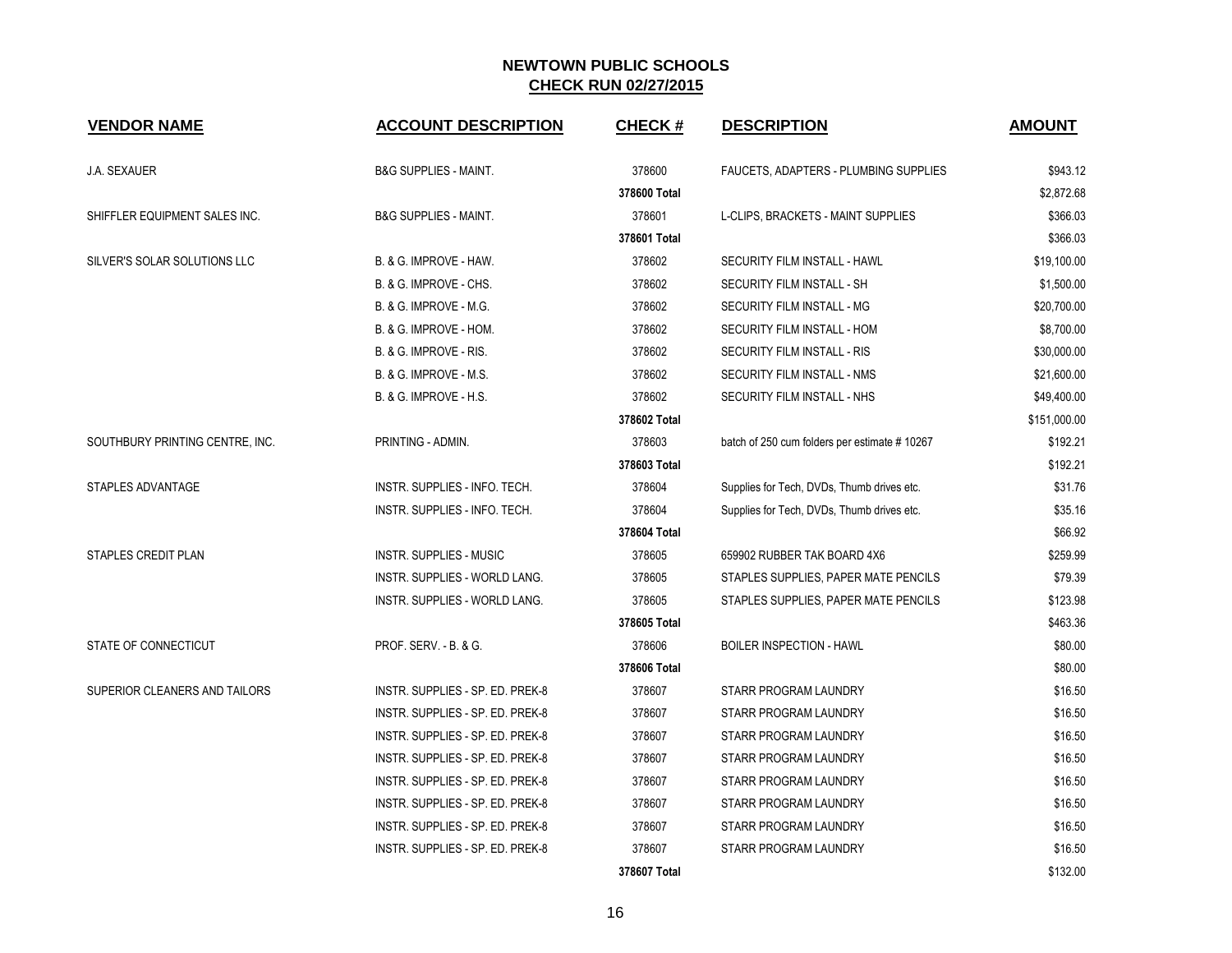| <b>VENDOR NAME</b>          | <b>ACCOUNT DESCRIPTION</b>        | <b>CHECK#</b> | <b>DESCRIPTION</b>                 | <b>AMOUNT</b> |
|-----------------------------|-----------------------------------|---------------|------------------------------------|---------------|
| THE TAFT EDUCATIONAL CENTER | STAFF TRAIN. - CLASSROOM          | 378608        | AP SPANISH LANG & CULTURE 10C05    | \$900.00      |
|                             | STAFF TRAIN. - CLASSROOM          | 378608        | 15C06 AP FRENCH LANG & CULTURE     | \$900.00      |
|                             |                                   | 378608 Total  |                                    | \$1,800.00    |
| <b>TEACHER'S DISCOVERY</b>  | INSTR. SUPPLIES - WORLD LANG.     | 378609        | TEACHER S DISCOVERY FRENCH/SPANISH | \$455.12      |
|                             | INSTR. SUPPLIES - WORLD LANG.     | 378609        | TEACHER S DISCOVERY FRENCH/SPANISH | \$67.10       |
|                             |                                   | 378609 Total  |                                    | \$522.22      |
| TESTA REFRIGERATION, LLC    | <b>REPAIRS - CAFETERIA</b>        | 378610        | REPAIR WALK IN FREEZER             | \$222.50      |
|                             | <b>REPAIRS - CAFETERIA</b>        | 378610        | <b>REPAIR WALK-IN COOLER</b>       | \$237.50      |
|                             | <b>REPAIRS - CAFETERIA</b>        | 378610        | <b>REPAIR VLOW BOY UNIT</b>        | \$225.00      |
|                             | REPAIRS - CAFETERIA               | 378610        | REPAIR DELFIELD GRAB & GO          | \$965.00      |
|                             | <b>REPAIRS - CAFETERIA</b>        | 378610        | <b>REPAIR 4 TRANLSEN UNITS</b>     | \$605.00      |
|                             | <b>REPAIRS - CAFETERIA</b>        | 378610        | REPAIR ATLAS COLD TABLE            | \$463.25      |
|                             | <b>REPAIRS - CAFETERIA</b>        | 378610        | <b>REPAIR TRANLSEN UNIT3</b>       | \$190.00      |
|                             | REPAIRS - CAFETERIA               | 378610        | REPAIR DELFIELD UNIT               | \$1,434.50    |
|                             |                                   | 378610 Total  |                                    | \$4,342.75    |
| THYSSENKRUPP ELEVATOR CORP  | B. & G. REPAIRS - S.H.            | 378611        | <b>HYDRAULIC FLUID LEAK - SH</b>   | \$186.55      |
|                             | B. & G. REPAIRS - S.H.            | 378611        | HYDRAULIC FLUID LEAK - SH          | \$835.00      |
|                             |                                   | 378611 Total  |                                    | \$1,021.55    |
| TOCE BROS INC.              | REPAIRS - MAINT.                  | 378612        | NEW TIRES FOR MAINT TRUCK NT117    | \$742.28      |
|                             |                                   | 378612 Total  |                                    | \$742.28      |
| <b>TORRCO</b>               | B. & G. REPAIRS - H.              | 378613        | DRAIN REPAIR - HAWLEY              | \$15.50       |
|                             | B. & G. REPAIRS - H.              | 378613        | DRAIN REPAIR - HAWLEY              | \$466.80      |
|                             | B. & G. REPAIRS - H.              | 378613        | DRAIN REPAIR - HAWLEY              | \$236.48      |
|                             | B. & G. REPAIRS - H.              | 378613        | DRAIN REPAIR - HAWLEY              | \$107.78      |
|                             | B. & G. REPAIRS - HOM.            | 378613        | <b>FAUCET REPAIRS - HOM</b>        | \$84.01       |
|                             | B. & G. REPAIRS - M.S.            | 378613        | <b>HEALTH CLINIC - NMS</b>         | \$93.34       |
|                             | B. & G. REPAIRS - M.S.            | 378613        | <b>HEALTH CLINIC - NMS</b>         | \$86.59       |
|                             | B. & G. REPAIRS - M.S.            | 378613        | HEALTH CLINIC - NMS                | \$2,279.62    |
|                             | B. & G. REPAIRS - H.S.            | 378613        | <b>BOILER REPAIR PARTS - NHS</b>   | \$117.85      |
|                             | B. & G. REPAIRS - H.S.            | 378613        | <b>BOILER REPAIR PARTS - NHS</b>   | \$7.45        |
|                             | <b>B. &amp; G. REPAIRS - H.S.</b> | 378613        | <b>BOILER REPAIR PARTS - NHS</b>   | \$295.76      |
|                             |                                   | 378613 Total  |                                    | \$3,791.18    |